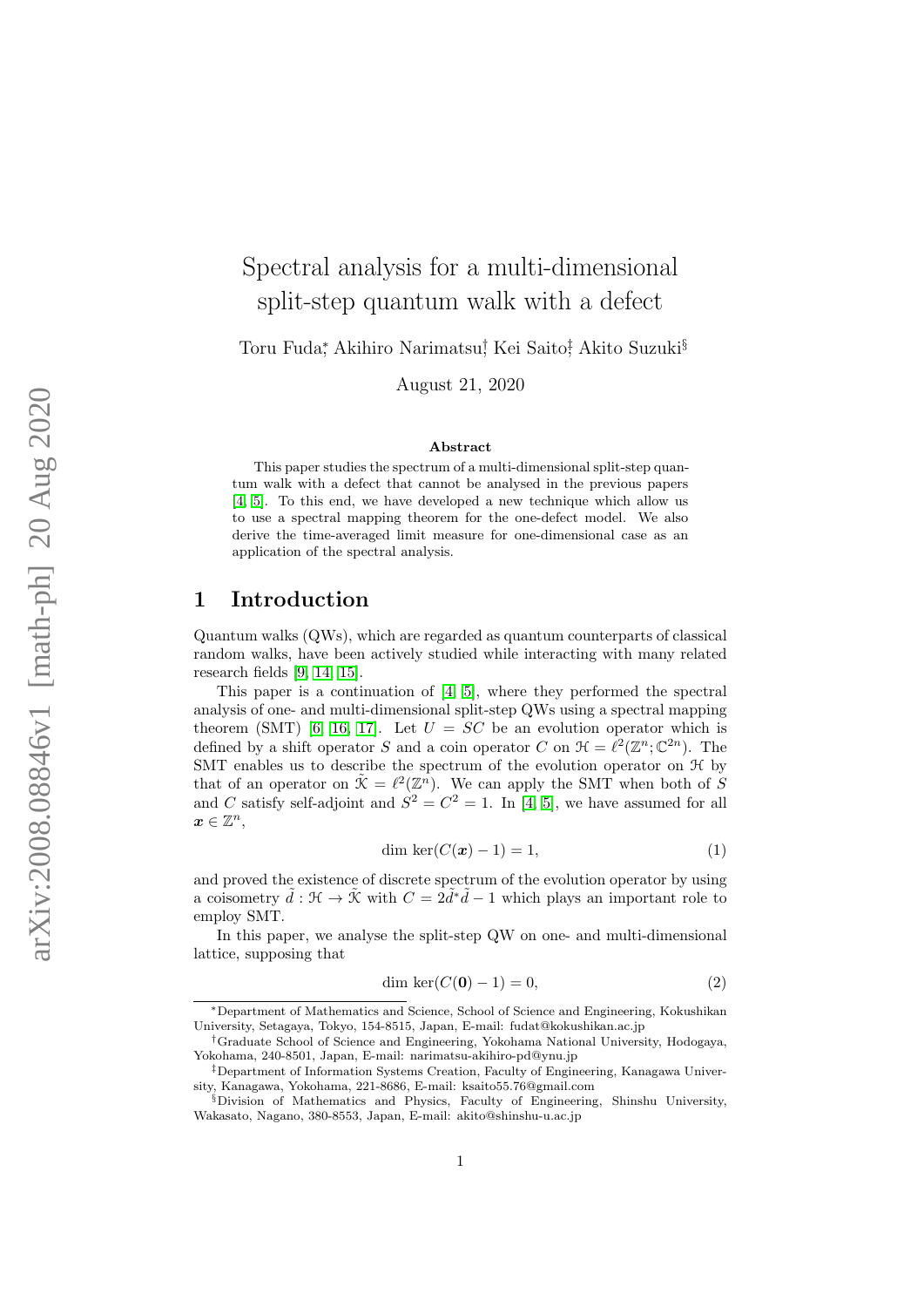with [\(1\)](#page-0-0) except for  $x = 0$ . In this case,  $\tilde{d}$  satisfies  $C = 2\tilde{d}^*\tilde{d} - 1$ , but  $\tilde{d}$  is not a coisometry. Hence the SMT can not be applicable to this case. Therefore we construct a new coisometry  $d : \mathcal{H} \to \mathcal{K}$  where  $\mathcal{K} = \ell^2(\mathbb{Z}^n \setminus \{0\})$ , and we introduce an operator  $\iota : \mathfrak{K} \to \tilde{\mathfrak{K}}$ . The relation among them is written in the following figure.



Figure 1 : The relation among key operators.

Detailed discussions for the figure are given in Section 3.

We now compare our results with previous studies. In [\[4\]](#page-17-0), the evolution operator has discrete spectrum for the *n*-dimensional split-step QWs with  $n \geq$ 2. In contrast, Theorems [2.1](#page-3-0) and [2.3](#page-3-1) show that the discrete spectrum of the evolution operator can appear only for the case of  $n = 1$ , and their eigenvectors belong to birth eigenspaces [\[13\]](#page-18-5). In [\[5\]](#page-17-1), birth eigenspaces are analysed for the one-dimensional split-step QW. Our paper deals with the birth eigenspaces of the one- and higher-dimensional QWs in Theorem [2.3.](#page-3-1) The time-averaged limit measures for QWs have intensively been studied for homogeneous QWs [\[1,](#page-17-3) [8,](#page-17-4) [10\]](#page-18-6) and QWs with one defect [\[2,](#page-17-5) [3,](#page-17-6) [12\]](#page-18-7). In our paper, we derive the time-averaged limit measure of the split-step QW with one defect as an application of the spectral analysis for the first time.

This paper is organized as follows. In Section 2, we give the definition of the model and present our main results. Sections 3–5 are devoted to the proof of the main results. In Section 3, we introduce the key operators such as  $T$  and  $T$ in Figure 1 and the birth eigenspaces to use the SMT. In Section 4, we analyse the spectrum of  $U$  inherited spectrum from  $T$ . Section 5 deals with the birth eigenspaces. Section 6 derives the time-averaged limit measure for our model in the one-dimensional case.

#### 2 Models and main results

Let  $n \in \mathbb{N}$  be the dimension of our model. Hereafter, we consider a QW on  $\mathbb{Z}^n$ , which is a generalization of Kitagawa's split-step QWs defined in [\[9\]](#page-18-0). Let

$$
\mathcal{H} = \ell^2(\mathbb{Z}^n; \mathbb{C}^{2n}) = \left\{ \Psi : \mathbb{Z}^n \to \mathbb{C}^{2n} \mid \sum_{\boldsymbol{x} \in \mathbb{Z}^n} \|\Psi(\boldsymbol{x})\|_{\mathbb{C}^{2n}}^2 < \infty \right\}
$$

be the Hilbert space of states and define an evolution operator  $U$  on  $\mathcal H$  as a product

$$
U = SC \tag{3}
$$

of a shift operator  $S$  and coin operator  $C$  where  $S$  and  $C$  are defined as follows.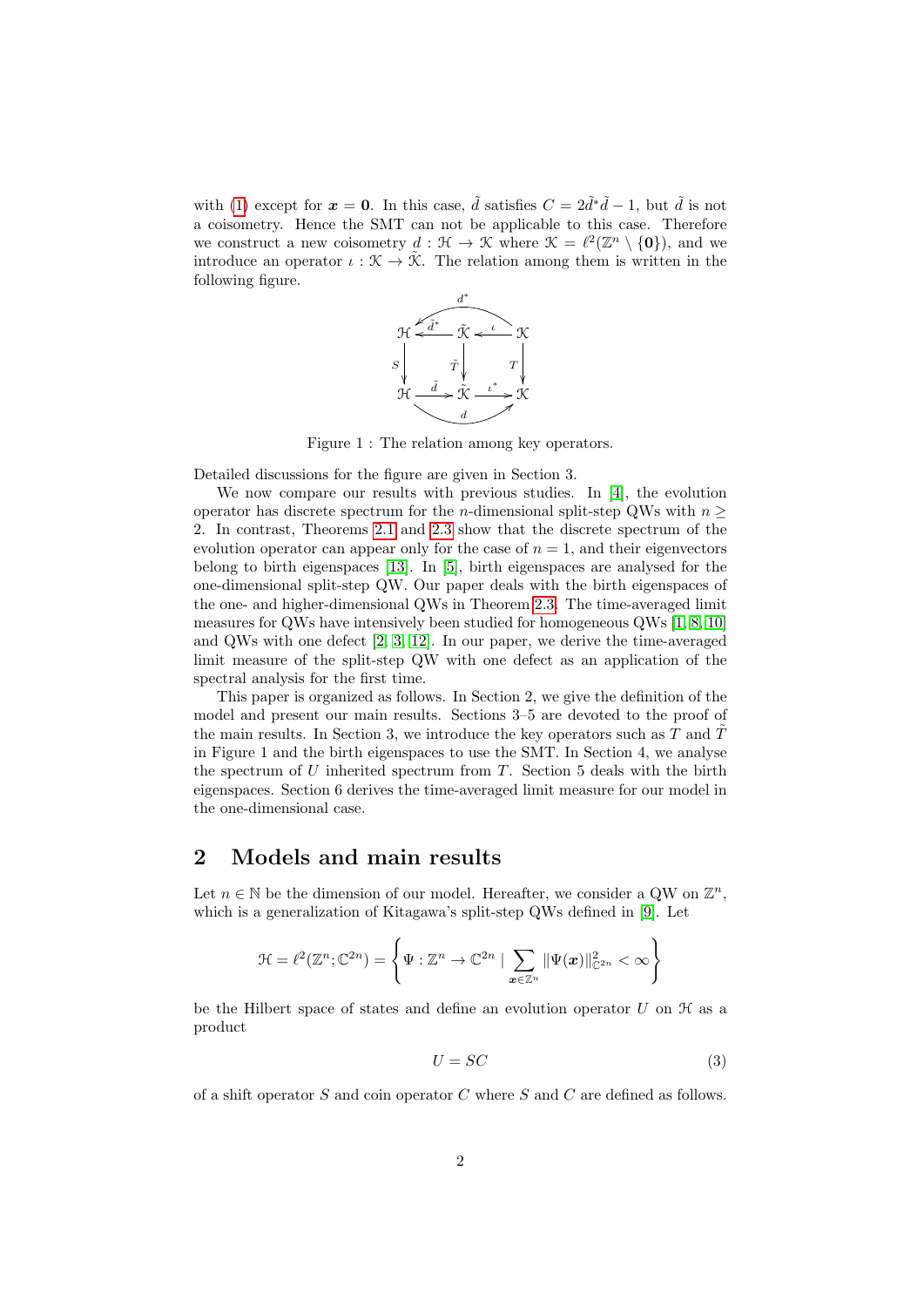$$
D = \{(\boldsymbol{p}, \boldsymbol{q}) = (p_1, \ldots, p_n, q_1, \ldots, q_n) \in \mathbb{R}^n \times \mathbb{C}^n \mid p_j^2 + |q_j|^2 = 1, (j = 1, \ldots, n)\}
$$

and use  $\{e_j\}_{j=1}^n$  to denote the standard basis of  $\mathbb{Z}^n$ . In the following,  $(p, q) \in D$ is assumed unless otherwise specified. To define a shift operator  $S$  on  $H$ , we introduce an operator  $S_j$  on  $\ell^2(\mathbb{Z}^n;\mathbb{C}^2)$   $(j = 1, ..., n)$  as  $S_j = \begin{pmatrix} p_j & q_j L_j \\ \overline{q} & I^* & -n_j \end{pmatrix}$  $\overline{q}_j L_j^*$  –  $p_j$  $\Big)$ , where  $L_j$  is the  $e_j$ -shift on  $\ell^2(\mathbb{Z}^n)$  defined by  $(L_j f)(x) = f(x+e_j)$   $(x \in \mathbb{Z}^n, f \in$  $\ell^2(\mathbb{Z}^n)$ , i.e., for all  $\psi = {}^t(\psi_1, \psi_2) \in \ell^2(\mathbb{Z}^n; \mathbb{C}^2)$ ,

$$
(S_j\psi)(\boldsymbol{x}) = \begin{pmatrix} p_j\psi_1(\boldsymbol{x}) + q_j\psi_2(\boldsymbol{x} + \boldsymbol{e}_j) \\ \overline{q}_j\psi_1(\boldsymbol{x} - \boldsymbol{e}_j) - p_j\psi_2(\boldsymbol{x}) \end{pmatrix}, \quad \boldsymbol{x} \in \mathbb{Z}^n.
$$

We set the shift operator  $S$  on  $H$  as

$$
(S\Psi)(\boldsymbol{x}) = \begin{pmatrix} (S_1\Psi_1)(\boldsymbol{x}) \\ \vdots \\ (S_n\Psi_n)(\boldsymbol{x}) \end{pmatrix}, \quad \boldsymbol{x} \in \mathbb{Z}^n, \ \Psi = \begin{pmatrix} \Psi_1 \\ \vdots \\ \Psi_n \end{pmatrix} \in \mathcal{H}, \text{ and } \Psi_j \in \ell^2(\mathbb{Z}^n; \mathbb{C}^2).
$$

Using the identification  $\mathfrak{H} \simeq \bigoplus_{j=1}^n \ell^2(\mathbb{Z}^n;\mathbb{C}^2)$ , we can express  $S = \bigoplus_{j=1}^n S_j$ . Note that since each  $S_j$  is self-adjoint and unitary on  $\ell^2(\mathbb{Z}^n;\mathbb{C}^2)$  under the condition  $(p, q) \in D$ , S is also self-adjoint and unitary on  $\mathcal{H}$ . Since  $|q_j|$  =  $\sqrt{1-p_j^2} = 0$  means that the  $e_j$ -shift does not happen, we henceforth assume the following condition:

$$
|p_j| \neq 1, \quad j = 1, 2, \dots, n.
$$

To define a coin operator  $C$  on  $H$ , we fix an arbitrary normalized vector

$$
\Phi = \begin{pmatrix} \Phi_1 \\ \vdots \\ \Phi_n \end{pmatrix} \in \mathbb{C}^{2n} \text{ with } \Phi_j = \begin{pmatrix} \Phi_{j,1} \\ \Phi_{j,2} \end{pmatrix} \in \mathbb{C}^2, \quad j = 1, 2, \dots, n
$$

and set the function  $\chi : \mathbb{Z}^n \to \mathbb{C}^{2n}$  as

$$
\chi(x) = \begin{cases} \Phi & (x \in \mathbb{Z}^n \setminus \{0\}), \\ 0 & (x = 0). \end{cases}
$$
 (4)

This is in contrast to [\[4\]](#page-17-0), in terms of the requirement of  $\chi(\mathbf{0}) \neq \mathbf{0}$ .

Let  ${C(\boldsymbol{x})}_{\boldsymbol{x}\in\mathbb{Z}^n}$  be a family of unitary and self-adjoint square matrices of order 2n defined as

$$
C(\boldsymbol{x})=2|\chi(\boldsymbol{x})\rangle\langle\chi(\boldsymbol{x})|-1,\quad \boldsymbol{x}\in\mathbb{Z}^n.
$$

We define a coin operator  $C$  on  $\mathcal H$  as a multiplication operator  $C=\bigoplus_{\bm x\in\mathbb Z^n}C(\bm x),$ i.e.,

$$
(C\Psi)(\boldsymbol{x})=C(\boldsymbol{x})\Psi(\boldsymbol{x})\quad \Psi\in\mathcal{H},\boldsymbol{x}\in\mathbb{Z}^n.
$$

Let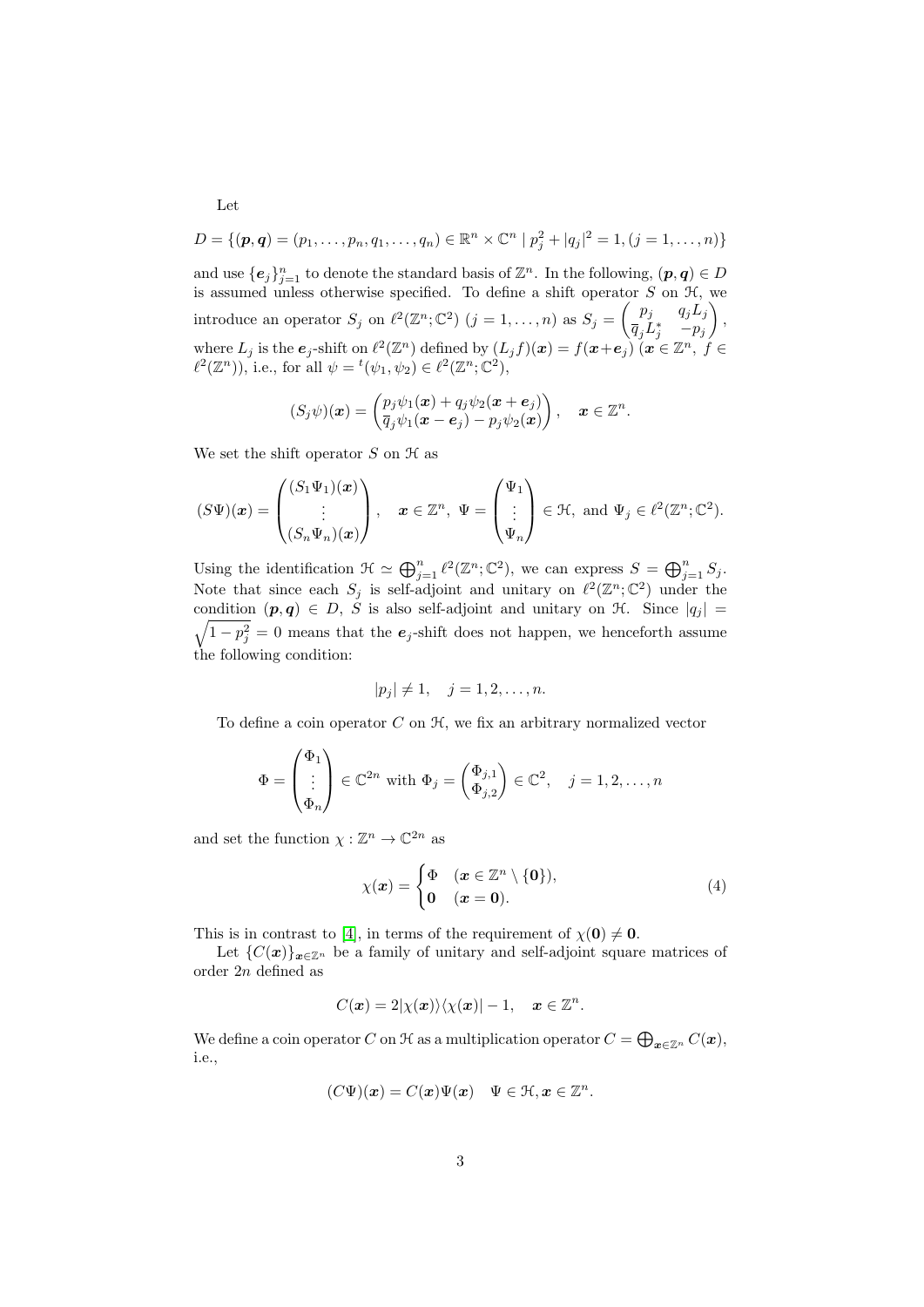By definition,  $C$  is a unitary and self-adjoint on  $H$  and satisfies the following one-defect condition:

$$
C(\boldsymbol{x}) = \begin{cases} 2|\Phi\rangle\langle\Phi| - 1 & (\boldsymbol{x} \in \mathbb{Z}^n \setminus \{\boldsymbol{0}\}), \\ -1 & (\boldsymbol{x} = \boldsymbol{0}). \end{cases}
$$

To state our results, we set

$$
\mu = \sum_{j=1}^{n} |\mu_j| \text{ and } V_0 = \sum_{j=1}^{n} p_j \left( |\Phi_{j,1}|^2 - |\Phi_{j,2}|^2 \right), \tag{5}
$$

<span id="page-3-4"></span>,

where  $\mu_j = q_j \overline{\Phi}_{j,1} \Phi_{j,2}$ .

We use  $\sigma(A)$ ,  $\sigma_c(A)$ , and  $\sigma_p(A)$  to denote the spectrum, the continuous spectrum, and the set of eigenvalues of an operator A, respectively.

<span id="page-3-0"></span>**Theorem 2.1.** Let  $\mathcal{B}_{\pm} = \ker(S \pm 1) \cap \ker(C + 1)$ . Assume that  $\mu \neq 0$ . Then

$$
\sigma_c(U) = \{ e^{i\xi} \mid \cos \xi \in [V_0 - 2\mu, V_0 + 2\mu] \}
$$
  

$$
\sigma_p(U) = \{ +1 \}^{M_+} \cup \{ -1 \}^{M_-},
$$

where  $M_{\pm} = \dim \mathcal{B}_{\pm}$  denote multiplicities of the eigenvalues  $\pm 1$  with the convention  $\{\pm 1\}^0 = \emptyset$ .

**Remark 2.2.** In the case of  $\mu = 0$ , the quantum walk is always localized, i.e.,  $\sigma(U) = \sigma_p(U)$ . See Lemma 4.5. for more details.

<span id="page-3-1"></span>**Theorem 2.3.** Let  $M_{\pm}$  be defined in Theorem [2.1.](#page-3-0)

(1) If 
$$
n = 1
$$
, then  $M_{\pm} = \begin{cases} 1, & \text{if } |q_1 \Phi_{1,1}| \neq |(p_1 \pm 1)\Phi_{1,2}|, \\ 0, & \text{otherwise.} \end{cases}$ 

(2) If 
$$
n \ge 2
$$
, then  $M_{\pm} = \infty$ .

**Remark 2.4.** In the case of  $n = 1$ ,  $M_{\pm} = 0$  if and only if the  $(1, 1)$ -element of  $C(x)$  ( $x \neq 0$ ) equals  $\pm p$ . Therefore,  $M_+ = M_- = 0$  is equivalent to  $p = 0$ . This situation resembles that of [\[18,](#page-18-8) Theorem A].

### 3 Spectral mapping theorem

In this section, we explain the spectral mapping theorem (SMT) for our model, which plays a crucial role in our paper.

Let  $\mathcal{K} = \ell^2(\mathbb{Z}^n \setminus \{\mathbf{0}\})$  and  $\tilde{\mathcal{K}} = \ell^2(\mathbb{Z}^n)$ . We define an operator  $\iota : \mathcal{K} \to \tilde{\mathcal{K}}$  as

$$
(\iota\phi)(\boldsymbol{x}) = \begin{cases} \phi(\boldsymbol{x}), & \boldsymbol{x} \in \mathbb{Z}^n \setminus \{\boldsymbol{0}\}, \\ \boldsymbol{0}, & \boldsymbol{x} = \boldsymbol{0}, \end{cases} \quad \text{for } \phi \in \mathcal{K}.
$$
 (6)

For any  $\psi \in \tilde{\mathcal{K}}$  and  $\phi \in \mathcal{K}$ , we have

$$
\langle \psi, \iota \phi \rangle_{\tilde{\mathcal{K}}} = \sum_{\bm{x} \in \mathbb{Z}^n} \overline{\psi(\bm{x})} (\iota \phi)(\bm{x}) = \sum_{\bm{x} \in \mathbb{Z}^n \setminus \{\bm{0}\}} \overline{\psi(\bm{x})} \phi(\bm{x}).
$$

Then the conjugate  $\iota^* : \tilde{\mathcal{K}} \to \mathcal{K}$  is given by

<span id="page-3-3"></span><span id="page-3-2"></span>
$$
(\iota^*\psi)(\mathbf{x}) = \psi(\mathbf{x}), \quad \mathbf{x} \in \mathbb{Z}^n \setminus \{\mathbf{0}\}. \tag{7}
$$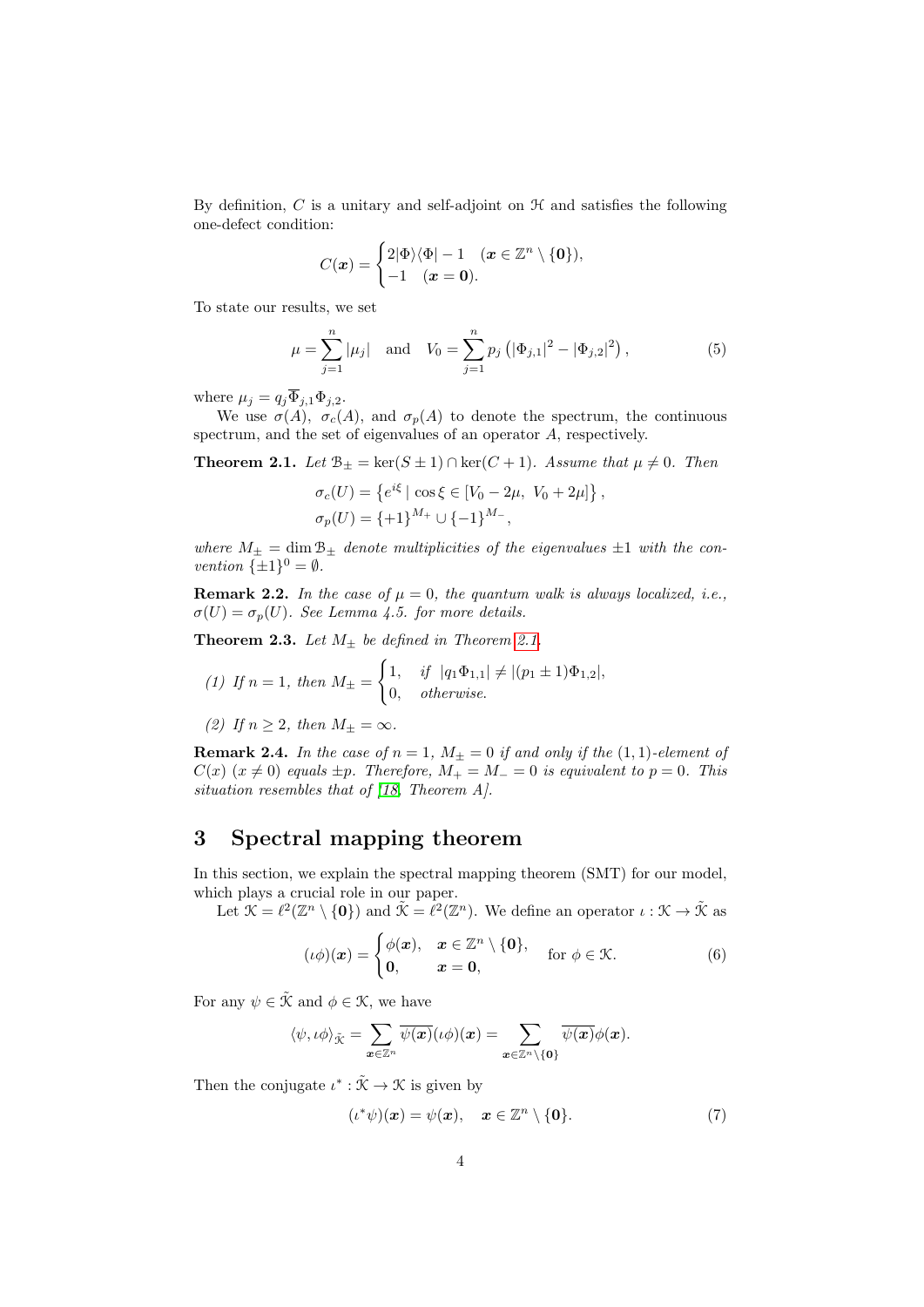<span id="page-4-2"></span>Lemma 3.1. Let  $\iota$  be defined as above.

- (1)  $\iota^* \iota = 1$  (The identity operator on X)
- (2)  $u^* = \mathbb{1}_{\mathbb{Z}^n \setminus \{0\}}$  (A multiplication operator on  $\tilde{\mathcal{K}}$ )

Proof. A direct calculation with [\(6\)](#page-3-2) and [\(7\)](#page-3-3) yields

$$
(\iota^*\iota\phi)(\boldsymbol{x})=(\iota^*(\iota\phi))(\boldsymbol{x})=(\iota\phi)(\boldsymbol{x})=\phi(\boldsymbol{x})
$$

for any  $\phi \in \mathcal{K}$  and  $\boldsymbol{x} \in \mathbb{Z}^n \setminus \{\boldsymbol{0}\},$  which proves (1). Similarly, we have

$$
(\iota \iota^* \psi)(\boldsymbol{x}) = (\iota(\iota^* \psi))(\boldsymbol{x}) = (\iota^* \psi)(\boldsymbol{x}) = \psi(\boldsymbol{x})
$$

for  $\psi \in \tilde{\mathcal{K}}$  and  $\boldsymbol{x} \in \mathbb{Z}^n \setminus \{\boldsymbol{0}\}\$ . Moreover, if  $\boldsymbol{x} = \boldsymbol{0}$ , then

$$
(\iota \iota^* \psi)(\boldsymbol{x}) = (\iota(\iota^* \psi))(\boldsymbol{x}) = \boldsymbol{0}.
$$

Therefore,  $(u^*\psi)(x) = \mathbb{1}_{\mathbb{Z}^n \setminus \{0\}}(x)\psi(x)$ . This completes the proof of (2). We define  $d : \mathcal{H} \to \mathcal{K}$  as

$$
d=\iota^*\tilde{d},
$$

where  $\tilde{d} : \mathcal{H} \to \tilde{\mathcal{K}}$  is given by

$$
(\tilde{d}\Psi)(\boldsymbol{x}) = \langle \chi(\boldsymbol{x}), \Psi(\boldsymbol{x}) \rangle_{\mathbb{C}^{2n}} \tag{8}
$$

for  $\mathbf{x} \in \mathbb{Z}^n$  and  $\Psi \in \mathcal{H}$ .

Observe that d is a coisometry, i.e.,  $dd^* = 1$ , but  $\tilde{d}$  is not. Because for any  $\psi \in \mathcal{K}$  and  $\Psi \in \mathcal{H}$ ,

$$
\langle \psi, \tilde d\Psi \rangle_{\tilde {\mathcal K}} = \sum_{\boldsymbol x \in \mathbb{Z}^n} \overline{\psi(\boldsymbol x)} \langle \chi(\boldsymbol x), \Psi(\boldsymbol x) \rangle_{\mathbb{C}^{2n}} = \sum_{\boldsymbol x \in \mathbb{Z}^n} \langle \psi(\boldsymbol x) \chi(\boldsymbol x), \Psi(\boldsymbol x) \rangle_{\mathbb{C}^{2n}}.
$$

Then the conjugate of  $\tilde{d}$  is given by

$$
(\tilde{d}^*\psi)(\boldsymbol{x}) = \chi(\boldsymbol{x})\psi(\boldsymbol{x}), \quad \boldsymbol{x} \in \mathbb{Z}^n. \tag{9}
$$

**Lemma 3.2.** The coin operator  $C$  is expressed as follows

<span id="page-4-0"></span>
$$
C = 2\tilde{d}^*\tilde{d} - 1 = 2d^*d - 1.
$$
 (10)

*Proof.* An argument similar to [\[4,](#page-17-0) [5\]](#page-17-1) shows  $\tilde{d}^*\tilde{d} = \bigoplus_{\bm{x} \in \mathbb{Z}^n} |\chi(\bm{x})\rangle \langle \chi(\bm{x})|,$ which gives the first equality of [\(10\)](#page-4-0). The second equality of [\(10\)](#page-4-0) is proven by  $\tilde{d}^*\tilde{d} = \tilde{d}^*\iota\iota^*d = d^*\mathbb{1}_{\mathbb{Z}^n\setminus\{\mathbf{0}\}}d = d$  $\mathbf{A}$ .

We define two operators

<span id="page-4-1"></span>
$$
T = dSd^* \text{ and } \tilde{T} = \tilde{d}^*S\tilde{d}. \tag{11}
$$

Because T and  $\tilde{T}$  are bounded self-adjoint operators whose norms are less than 1, both  $\sigma(T)$  and  $\sigma(T)$  are closed sets contained in the interval [−1, 1]. The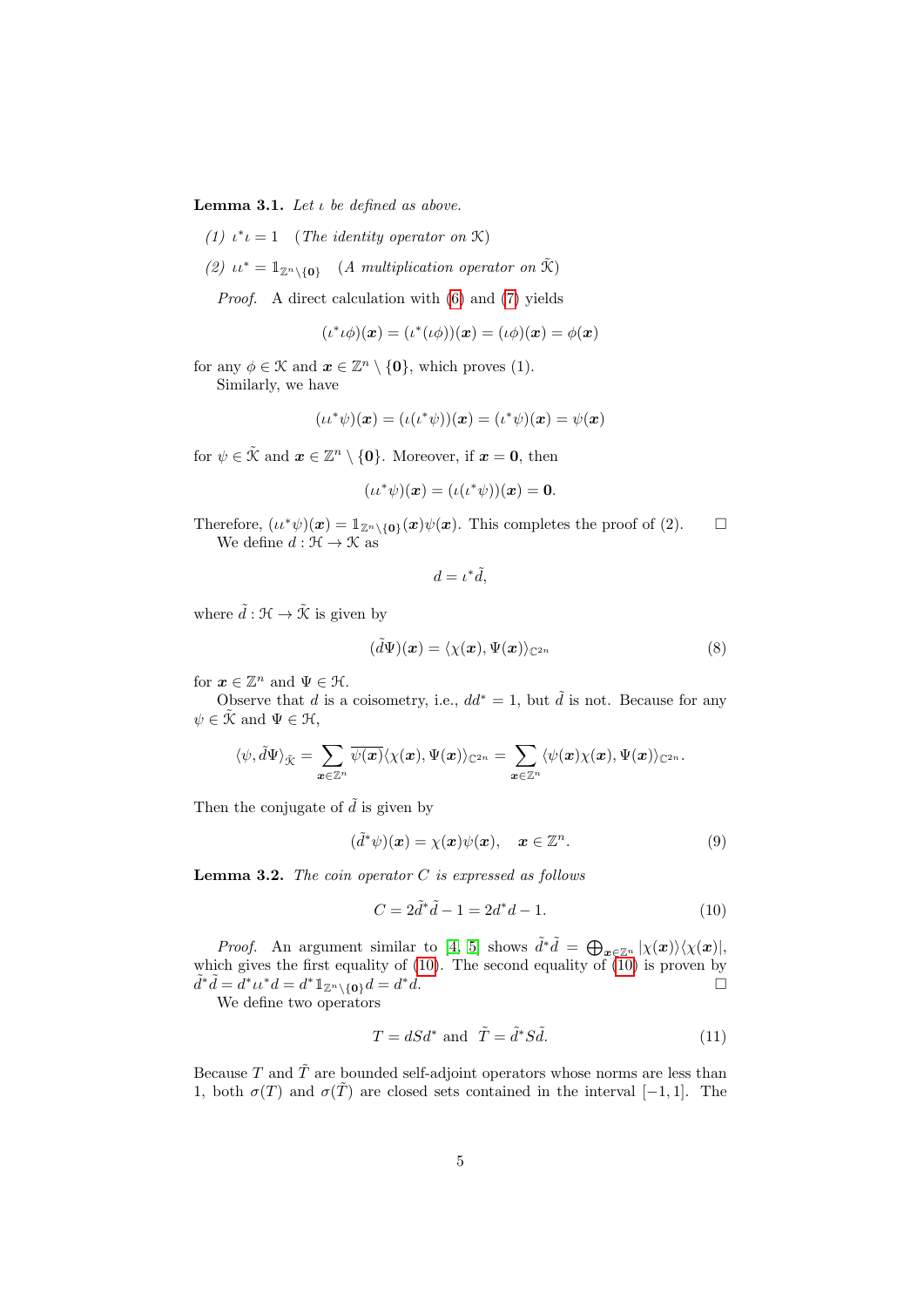relation among  $S, T$ , and  $\tilde{T}$  is illustrated in the following figure.



We recall  $M_{\pm} = \dim \mathcal{B}_{\pm}$  is defined in Theorem [2.1.](#page-3-0)

Theorem 3.3 (Spectral mapping theorem). The following holds

$$
\sigma_{\sharp}(U) = \varphi^{-1}(\sigma_{\sharp}(T)) \cup \{1\}^{\dim \mathcal{B}_+} \cup \{-1\}^{\dim \mathcal{B}_-} \quad (\sigma_{\sharp} = \sigma \text{ or } \sigma_{p}),
$$
  
dim ker $(U \mp 1) = M_{\pm} + \dim \ker(T \mp 1).$ 

*Proof.* See [\[16,](#page-18-3) [17\]](#page-18-4).

### 4 Spectral analysis for T

The purpose of this section is proving the following Theorem [4.1.](#page-5-0) Recall that  $\mu_j = q_j \overline{\Phi}_{j,1} \Phi_{j,2}$   $(j = 1, 2, ..., n)$ ,  $\mu = \sum_{j=1}^n |\mu_j|$  and  $V_0 = \sum_{j=1}^n p_j (|\Phi_{j,1}|^2 |\Phi_{j,2}|^2$  are defined in [\(5\)](#page-3-4).

<span id="page-5-0"></span>**Theorem 4.1.** Assume that  $\mu \neq 0$ . Then

$$
\sigma_{\rm p}(T) = \emptyset, \quad \sigma(T) = \sigma_{\rm c}(T) = [V_0 - 2\mu, V_0 + 2\mu].
$$

**Remark 4.2.** If  $\mu = 0$ , then  $\sigma(T) = \sigma_p(T) = \{V_0\}$ . This comes from  $T =$  $\iota^*V_0\iota$ , which is given by [\(12\)](#page-5-1) below.

To show Theorem [4.1,](#page-5-0) we need following lemmas.

**Lemma 4.3.** The self-adjoint operator  $\tilde{T}$  defined by [\(11\)](#page-4-1) is represented as

$$
\tilde{T} = \sum_{j=1}^{n} (D_j + D_j^*) + V,\tag{12}
$$

where  $D_j = q_j \chi_{j,1}^* L_j \chi_{j,2}, V = \sum_{j=1}^n p_j (|\chi_{j,1}|^2 - |\chi_{j,2}|^2),$  and

$$
\chi_{j,k}(x) = \begin{cases} \Phi_{j,k} & (\boldsymbol{x} \neq \boldsymbol{0}), \\ 0 & (\boldsymbol{x} = \boldsymbol{0}), \end{cases} \quad k \in \{1,2\}.
$$

*Proof.* For any  $\psi \in \tilde{\mathcal{K}}, \mathbf{x} \in \mathbb{Z}^n$ ,

$$
(\tilde{T}\psi)(\boldsymbol{x}) = (\tilde{d}S\tilde{d}^*)(\boldsymbol{x})
$$
  
\n
$$
= \langle \chi(\boldsymbol{x}), (S(\chi\psi))(\boldsymbol{x}) \rangle_{\mathbb{C}^{2n}}
$$
  
\n
$$
= \sum_{j=1}^n \left\langle \begin{pmatrix} \chi_{j,1}(\boldsymbol{x}) \\ \chi_{j,2}(\boldsymbol{x}) \end{pmatrix}, \begin{pmatrix} p_j & q_j L_j \\ \overline{q}_j L_j^* & -p_j \end{pmatrix} \begin{pmatrix} (\chi_{j,1}\psi)(\boldsymbol{x}) \\ (\chi_{j,2}\psi)(\boldsymbol{x}) \end{pmatrix} \right\rangle_{\mathbb{C}^2}
$$
  
\n
$$
= \sum_{j=1}^n \left\langle \begin{pmatrix} \chi_{j,1}(\boldsymbol{x}) \\ \chi_{j,2}(\boldsymbol{x}) \end{pmatrix}, \begin{pmatrix} (p_j \chi_{j,1}\psi)(\boldsymbol{x}) + (q_j L_j \chi_{j,2}\psi)(\boldsymbol{x}) \\ (\overline{q}_j L_j^* \chi_{j,1}\psi)(\boldsymbol{x}) - (p_j \chi_{j,2}\psi)(\boldsymbol{x}) \end{pmatrix} \right\rangle_{\mathbb{C}^2}
$$
  
\n
$$
= ((\text{RHS of } (12))\psi)(\boldsymbol{x}).
$$

<span id="page-5-1"></span>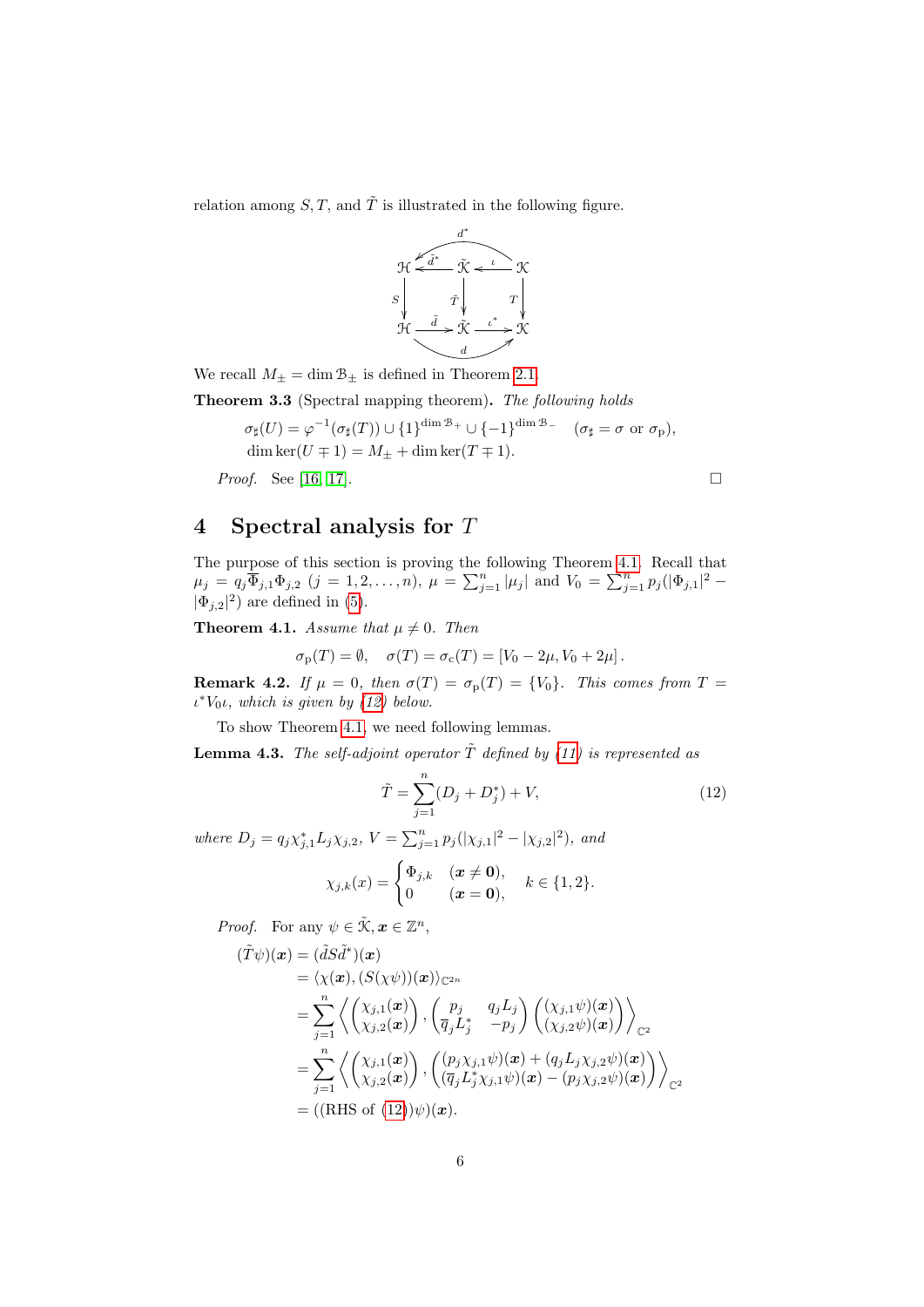Hence the lemma is proved.  $\Box$ 

To analyse the spectrum of  $\tilde{T}$ , we introduce  $\tilde{T}_0$  on  $\tilde{\mathcal{K}}$  as

$$
\tilde{T}_0 = \sum_{j=1}^n (D_{0,j} + D_{0,j}^*) + V_0,
$$

where  $D_{0,j} = \mu_j L_j$ 

**Lemma 4.4.** For  $T, \tilde{T}$  and  $\tilde{T}_0$  stated as above, the following holds.

$$
T = \iota^* \tilde{T} \iota = \iota^* \tilde{T}_0 \iota. \tag{13}
$$

*Proof.* For any  $\phi \in \mathcal{K}, \mathbf{x} \in \mathbb{Z}^n \setminus \{\mathbf{0}\},\$ 

$$
(i^* D_j \iota \phi)(\boldsymbol{x}) = (D_j \iota \phi)(\boldsymbol{x})
$$
  
\n
$$
= (q_j \chi_{j,1}^* L_j \chi_{j,2} \iota \phi)(\boldsymbol{x})
$$
  
\n
$$
= q_j \chi_{j,1}^*(\boldsymbol{x}) \chi_{j,2}(\boldsymbol{x} + \boldsymbol{e}_j)(\iota \phi)(\boldsymbol{x} + \boldsymbol{e}_j)
$$
  
\n
$$
= q_j \overline{\Phi}_{j,1} \Phi_{j,2}(\iota \phi)(\boldsymbol{x} + \boldsymbol{e}_j)
$$
  
\n
$$
= (q_j \overline{\Phi}_{j,1} \Phi_{j,2} L_j \iota \phi)(\boldsymbol{x})
$$
  
\n
$$
= (\iota^* D_{0,j} \iota \phi)(\boldsymbol{x}).
$$

The fourth equality follows from  $(\iota \phi)(x + e_i) = 0$  with  $x = -e_i$ . Therefore  $\iota^* D_j \iota = \iota^* D_{0,j} \iota$  holds. Similarly, we can easily check  $\iota^* V_j \iota = \iota^* V_{0,j} \iota$  Thus [\(13\)](#page-6-0) is satisfied.  $\Box$ 

We use  $\sigma_{\rm ess}(A)$  to denote the essential spectrum of a self-adjoint operator A.

<span id="page-6-3"></span>**Lemma 4.5.** Assume that  $\mu \neq 0$ . Then

$$
\sigma_{\rm ess}(T) = \sigma_{\rm ess}(\tilde{T}_0) = \sigma(\tilde{T}_0) = [V_0 - 2\mu, V_0 + 2\mu].
$$

*Proof.* Let  $\mathcal{F}: \tilde{K} \to L^2([0, 2\pi)^n; dk/(2\pi)^n)$  be the Fourier transformation defined as the unitary extension of

$$
(\mathcal{F}\psi)(\mathbf{k}) = \sum_{\mathbf{x}\in\mathbb{Z}^n} e^{-i\mathbf{k}\cdot\mathbf{x}} \psi(\mathbf{x}), \quad \mathbf{k}\in[0,2\pi)^n, \ \psi\in\tilde{\mathcal{K}} \text{ with finite support.}
$$

Noting that  $\mathfrak{F}L_j\mathfrak{F}^*$  is the multiplication by  $e^{ik_j}$ , we see that

$$
\mathcal{F}\tilde{T}_0 \mathcal{F}^* = \sum_{j=1}^n 2\text{Re}(\mu_j e^{ik_j}) + V_0 = \sum_{j=1}^n 2|\mu_j| \cos(k_j + \arg \mu_j) + V_0.
$$
 (14)

Hence,  $\sigma(\tilde{\mathcal{F}}_0^*\mathcal{F}^*) = \sigma_{\text{ess}}(\tilde{\mathcal{F}}_0^*\mathcal{F}^*) = [V_0 - 2\mu, V_0 + 2\mu]$ . Moreover,  $\sigma_\sharp(\tilde{T}_0) =$  $\sigma_{\sharp}(\mathcal{F}\tilde{T}_0\mathcal{F}^*)$   $(\sigma_{\sharp} = \sigma \text{ or } \sigma_{\text{ess}})$  implies that  $\sigma(\tilde{T}_0) = \sigma_{\text{ess}}(\tilde{T}_0) = [V_0 - 2\mu, V_0 + 2\mu]$ .

Next, we prove  $\sigma_{\rm ess}(T) \supset \sigma_{\rm ess}(\tilde{T}_0)$  If  $\lambda \in \sigma_{\rm ess}(\tilde{T}_0)$ , there exists a normalized sequence  $\{\psi_m\}_m \subset \tilde{\mathcal{K}}$  satisfying

<span id="page-6-4"></span><span id="page-6-2"></span><span id="page-6-1"></span>
$$
\begin{aligned} \n\text{w-lim } \psi_m = 0, \\ \n\text{m} \to \infty \n\end{aligned} \tag{15}
$$

$$
\underset{m \to \infty}{\text{s-lim}} (\tilde{T}_0 - \lambda)\psi_m = 0. \tag{16}
$$

<span id="page-6-0"></span>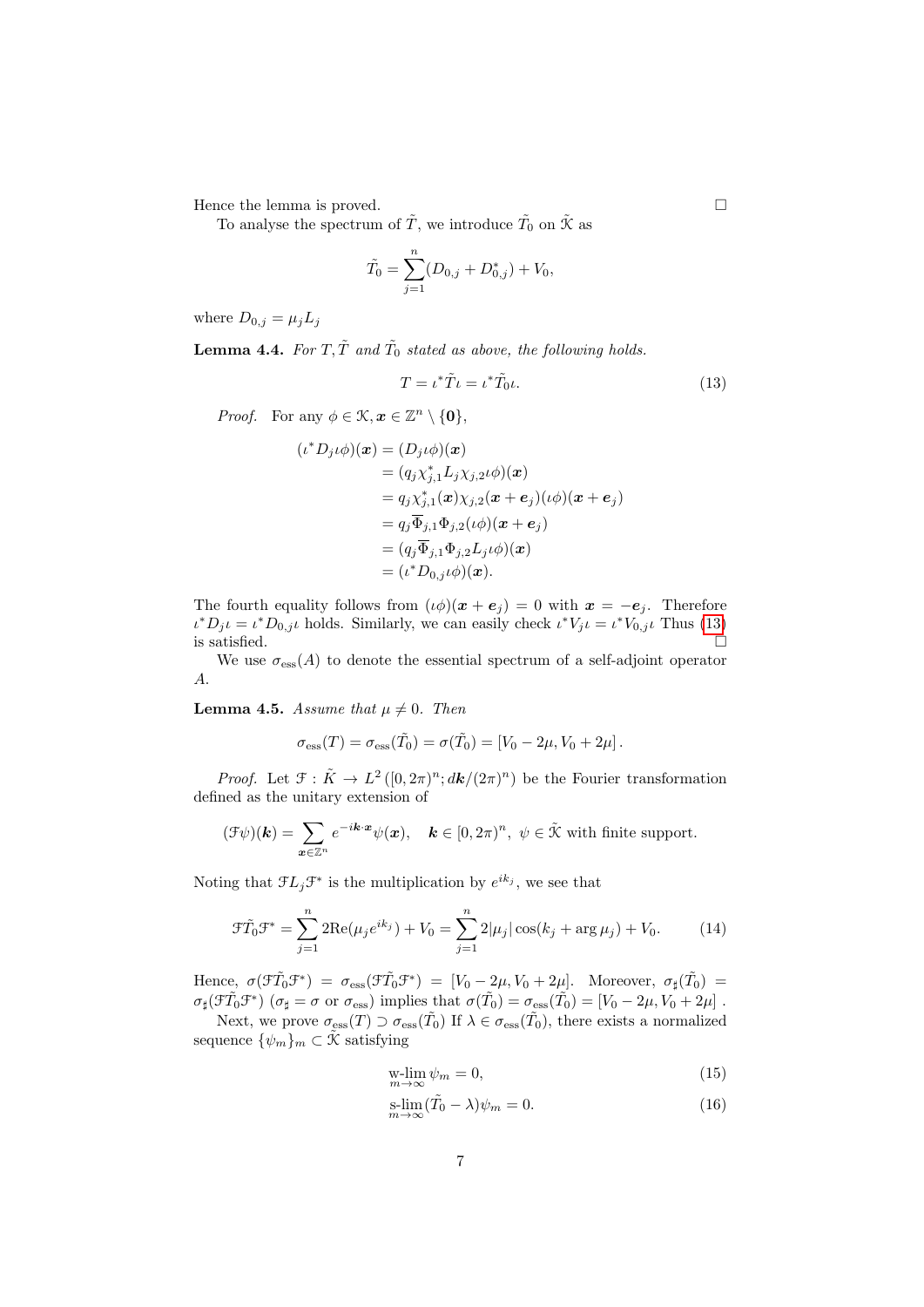We observe from [\(15\)](#page-6-1) that  $\lim_{m\to\infty}\psi_m(\mathbf{0}) = \lim_{m\to\infty}\langle \mathbb{1}_{\{\mathbf{0}\}}, \psi_m\rangle_{\tilde{\mathcal{K}}} = 0$ . Hence, there exists  $N_0 \in \mathbb{N}$  satisfying  $|\psi_m(\mathbf{0})| < \frac{1}{2}$  and

$$
\frac{1}{\sqrt{1-|\psi_m(\mathbf{0})|^2}} < \frac{1}{\sqrt{1-\left(\frac{1}{2}\right)^2}}
$$

for  $m > N_0$ . We take  $\{\phi_m\}_{m>N_0} \subset \mathcal{K}$  with

$$
\phi_m = \frac{\iota^* \psi_m}{\sqrt{1 - |\psi_m(\mathbf{0})|^2}}.
$$

Then,  $\|\phi_m\|_{\mathcal{K}}^2 = \sum_{\mathbf{x}\in\mathbb{Z}^n\backslash\{\mathbf{0}\}} |\psi_m(\mathbf{x})|^2/(1 - |\psi_m(\mathbf{0})|^2) = 1$  holds. Here, [\(15\)](#page-6-1) ensures following statements for any  $\phi \in \mathcal{K}$ :

$$
|\langle \phi, \phi_m \rangle_{\mathcal{K}}| = \left| \frac{1}{\sqrt{1 - |\psi_m(\mathbf{0})|^2}} \sum_{\mathbf{x} \in \mathbb{Z}^n \setminus \{\mathbf{0}\}} \langle \phi(\mathbf{x}), \psi_m(\mathbf{x}) \rangle_{\mathbb{C}} \right|
$$
  

$$
< \frac{1}{\sqrt{1 - (\frac{1}{2})^2}} |\langle \iota \phi, \psi_m \rangle_{\tilde{\mathcal{K}}} | \to 0 \quad (m \to \infty).
$$

Therefore, w- $\lim_{m\to\infty}\phi_m=0$ .

Using [\(13\)](#page-6-0), we have

$$
\begin{split} \|(T-\lambda)\phi_m\|_{\mathcal{K}}^2 &< \frac{1}{1-\left(\frac{1}{2}\right)^2} \|u^*(\tilde{T}_0-\lambda)u^*\psi_m\|_{\mathcal{K}}^2 \\ &< \frac{1}{1-\left(\frac{1}{2}\right)^2} \|(\tilde{T}_0-\lambda)\mathbb{1}_{\mathbb{Z}^n\backslash{\{\mathbf{0}\}}}\psi_m\|_{\tilde{\mathcal{K}}}^2 \\ &= \frac{1}{1-\left(\frac{1}{2}\right)^2} (\|(\tilde{T}_0-\lambda)\psi_m - (\tilde{T}_0-\lambda)\mathbb{1}_{\{\mathbf{0}\}}\psi_m\|_{\tilde{\mathcal{K}}}^2) \\ &< \frac{2}{1-\left(\frac{1}{2}\right)^2} (\|(\tilde{T}_0-\lambda)\psi_m\|_{\tilde{\mathcal{K}}}^2 + \|(\tilde{T}_0-\lambda)\mathbb{1}_{\{\mathbf{0}\}}\psi_m\|_{\tilde{\mathcal{K}}}^2). \end{split} \tag{17}
$$

Combining [\(16\)](#page-6-2) and [\(15\)](#page-6-1) gives

<span id="page-7-2"></span><span id="page-7-0"></span>
$$
\|(\tilde{T}_0 - \lambda)\psi_m\|_{\tilde{\mathcal{K}}}^2 \to 0 \ (m \to \infty) \tag{18}
$$

and

$$
\|(\tilde{T}_0 - \lambda)1\|_{\{0\}}\psi_m\|_{\tilde{\mathcal{K}}}^2 \le \|\tilde{T}_0 - \lambda\|^2\|1\|_{\{0\}}\psi_m\|_{\tilde{\mathcal{K}}}^2 = \|\tilde{T}_0 - \lambda\|^2|\psi_m(0)|^2 \to 0 \quad (m \to \infty).
$$
\n(19)

Applying [\(18\)](#page-7-0) and [\(19\)](#page-7-1) to [\(17\)](#page-7-2), we have s-lim<sub>m→∞</sub>( $T - \lambda$ ) $\phi_m = 0$ . Thus, we conclude  $\lambda \in \sigma_{\text{ess}}(T)$ .

Finally, we show  $\sigma_{\rm ess}(T) \subset \sigma_{\rm ess}(\tilde{T}_0)$ . If  $\nu \in \sigma_{\rm ess}(T)$ , there exists a normalized sequence  $\{\tilde{\phi}_m\}_m \subset \mathcal{K}$  satisfying below

<span id="page-7-4"></span><span id="page-7-3"></span><span id="page-7-1"></span>
$$
\underset{m \to \infty}{\text{w-lim}} \tilde{\phi}_m = 0,\tag{20}
$$

$$
\underset{m \to \infty}{\text{s-lim}} (T - \nu)\tilde{\phi}_m = 0. \tag{21}
$$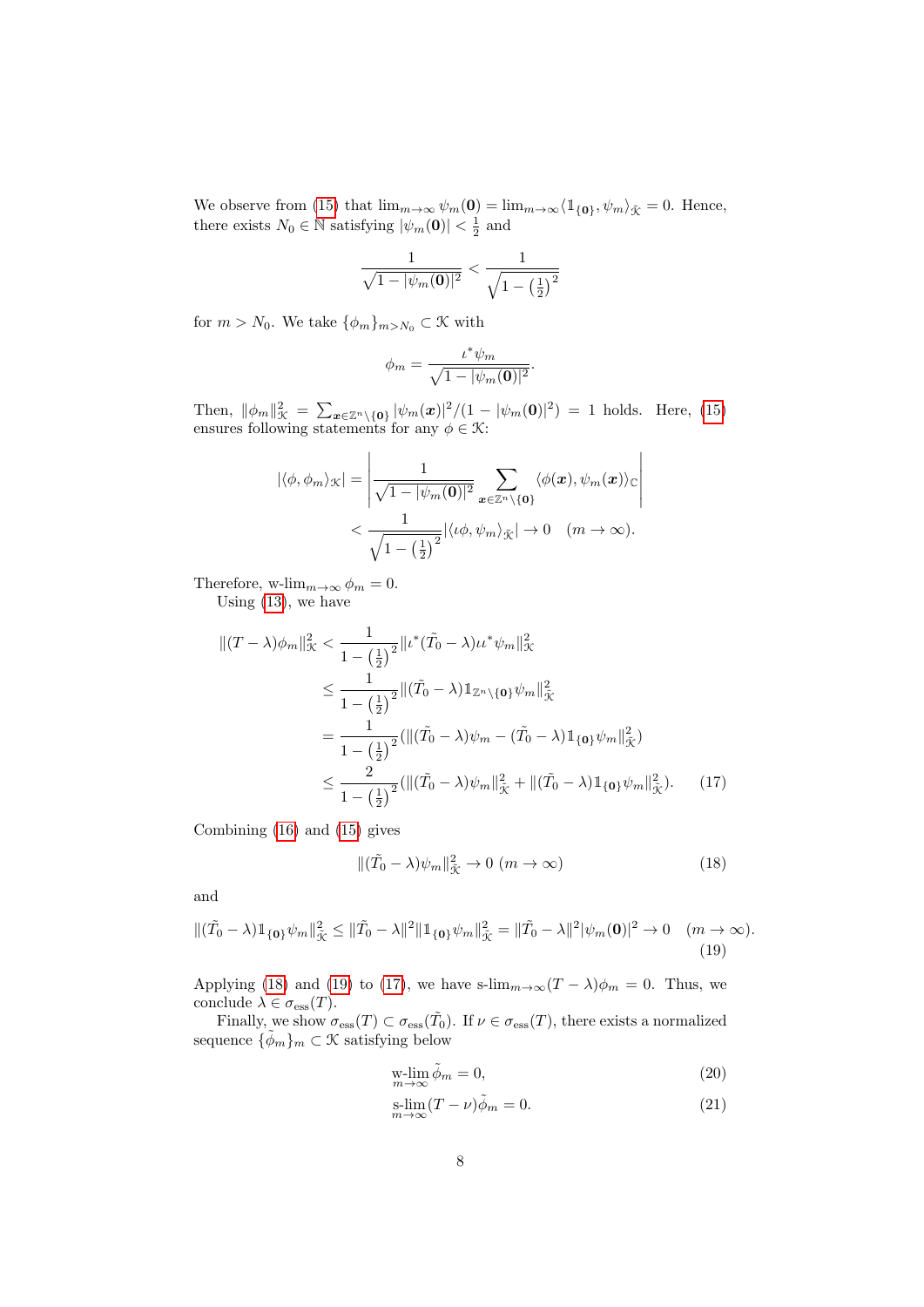We consider a sequence  $\{\tilde{\psi}_m\}_m \subset \tilde{\mathcal{K}}$  defined by  $\tilde{\psi}_m = \iota \tilde{\phi}_m$ . Because  $\iota$  defined by [\(6\)](#page-3-2) is an isometry,  $\|\tilde{\psi}_m\|_{\tilde{\mathcal{K}}} = 1$  and w-lim $_{m\to\infty} \tilde{\psi}_m = 0$ . Because  $\iota^*$  restricts the domain of functions,

<span id="page-8-1"></span>
$$
\begin{split} \|(\tilde{T}_0 - \nu)\tilde{\psi}_m\|_{\tilde{\mathcal{K}}}^2 &= \| \iota^*(\tilde{T}_0 - \nu)\tilde{\psi}_m\|_{\mathcal{K}}^2 + |(\tilde{T}_0 - \nu)\tilde{\psi}_m(\mathbf{0})|^2 \\ &= \| (T - \nu)\tilde{\phi}_m\|_{\mathcal{K}}^2 + |(\tilde{T}_0 - \nu)\iota\tilde{\phi}_m(\mathbf{0})|^2. \end{split} \tag{22}
$$

Here, [\(20\)](#page-7-3) gives

$$
|(\tilde{T}_0 - \nu)\iota\tilde{\phi}_m(\mathbf{0})|^2 = \left| \left( \sum_{j=1}^n (\mu_j L_j + \overline{\mu}_j L_j^*) - (V_0 + \nu) \right) \iota\tilde{\phi}_m(\mathbf{0}) \right|^2
$$
  
\n
$$
= \left| \sum_{j=1}^n \left( \mu_j \tilde{\phi}_m(\mathbf{e}_j) + \overline{\mu}_j \tilde{\phi}_m(-\mathbf{e}_j) \right) \right|^2
$$
  
\n
$$
= \left| \sum_{j=1}^n \left( \mu_j \langle \iota^* \mathbb{1}_{\{\mathbf{e}_j\}}, \tilde{\phi}_m \rangle_{\mathcal{K}} + \overline{\mu}_j \langle \iota^* \mathbb{1}_{\{-\mathbf{e}_j\}}, \tilde{\phi}_m \rangle_{\mathcal{K}} \right) \right|^2
$$
  
\n
$$
\to 0 \quad (m \to \infty).
$$
 (23)

Combining [\(21\)](#page-7-4) and [\(23\)](#page-8-0) with [\(22\)](#page-8-1), we have s- $\lim_{m\to\infty} (\tilde{T}_0 - \nu) \tilde{\psi}_m = 0$ . Thus,  $\nu \in \sigma_{\rm ess}(\tilde{T_0})$  and the proof is completed.

Proof of Theorem [4.1.](#page-5-0) From Lemma [4.5,](#page-6-3) it suffices to show  $\sigma_{\rm p}(T) = \emptyset$ . Hence, we now prove a contradiction occurs under the assumption  $\sigma_p(T) \neq \emptyset$ . Then there exists  $\lambda \in \sigma_{\mathbf{p}}(T)$  and  $\phi_{\lambda} \in \mathcal{K} \setminus \{0\}$  with

<span id="page-8-3"></span><span id="page-8-2"></span><span id="page-8-0"></span>
$$
T\phi_{\lambda} = \lambda \phi_{\lambda}.
$$
 (24)

By [\(13\)](#page-6-0) and Lemma [3.1,](#page-4-2) we see that [\(24\)](#page-8-2) is equivalent to

$$
\iota^*(\tilde{T}_0 - \lambda)\iota \phi_\lambda = 0. \tag{25}
$$

By multiplying  $\iota$ , we have

<span id="page-8-4"></span>
$$
\mathbb{1}_{\mathbb{Z}^n \setminus \{\mathbf{0}\}} (\tilde{T}_0 - \lambda) \iota \phi_\lambda = 0. \tag{26}
$$

The left-hand side of [\(26\)](#page-8-3) is

$$
\mathbb{1}_{\mathbb{Z}^n \setminus \{\mathbf{0}\}} (\tilde{T}_0 - \lambda) \iota \phi_{\lambda} = (\mathbb{1}_{\mathbb{Z}^n} - \mathbb{1}_{\{\mathbf{0}\}}) (\tilde{T}_0 - \lambda) \iota \phi_{\lambda} \n= (\tilde{T}_0 - \lambda) \iota \phi_{\lambda} - ((\tilde{T}_0 - \lambda) \iota \phi_{\lambda}) (\mathbf{0}) \mathbb{1}_{\{\mathbf{0}\}} \n= (\tilde{T}_0 - \lambda) \iota \phi_{\lambda} - \sum_{j=1}^n (\overline{\mu}_j \phi_{\lambda}(\mathbf{e}_j) + \mu_j \phi_{\lambda}(-\mathbf{e}_j)) \mathbb{1}_{\{\mathbf{0}\}}.
$$

Therefore, [\(26\)](#page-8-3) becomes

$$
(\tilde{T}_0 - \lambda)\iota\phi_\lambda = \sum_{j=1}^n \left( \overline{\mu}_j \phi_\lambda(\boldsymbol{e}_j) + \mu_j \phi_\lambda(-\boldsymbol{e}_j) \right) \mathbbm{1}_{\{\mathbf{0}\}}.
$$
 (27)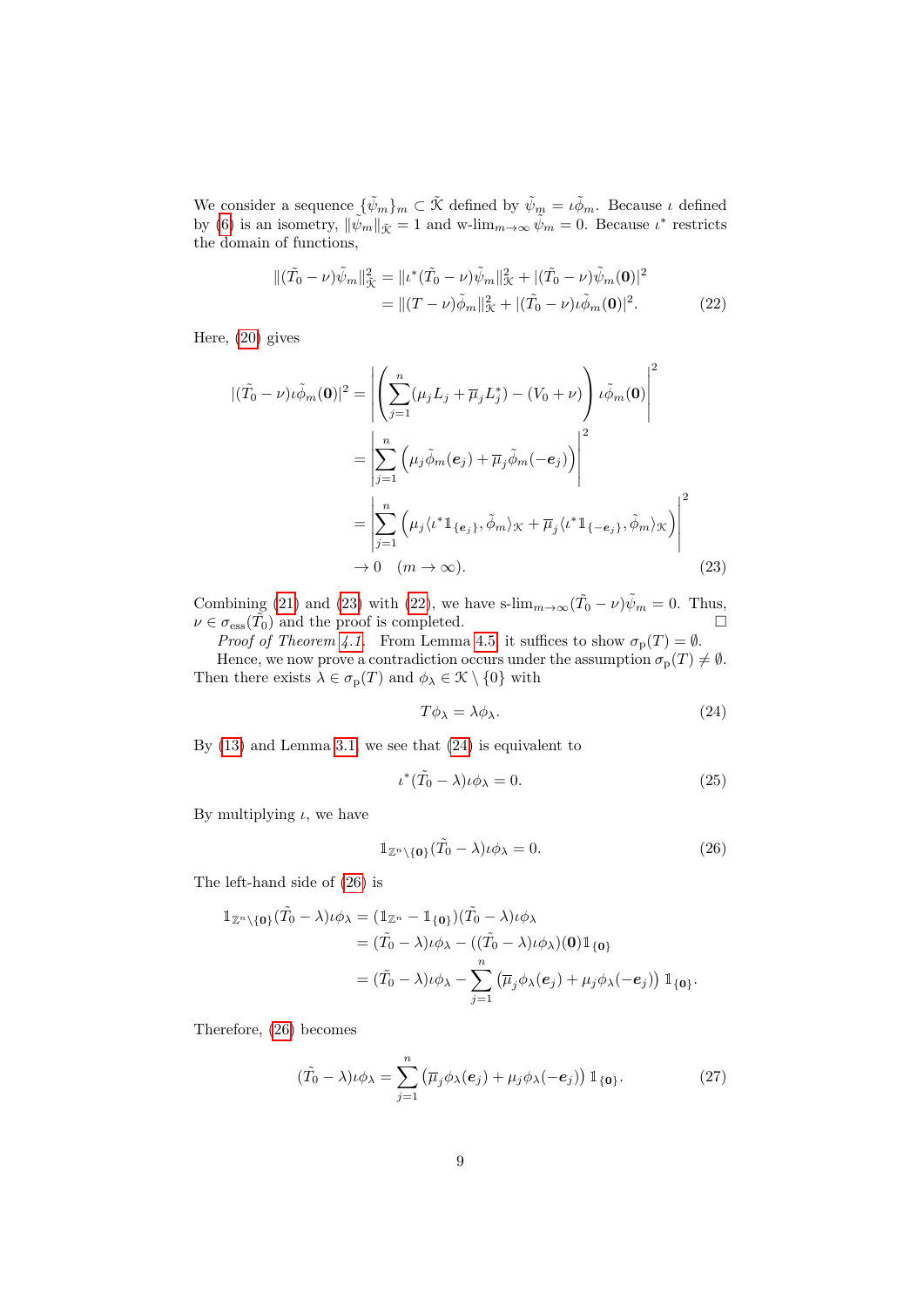By the Fourier transform of [\(27\)](#page-8-4), we have

$$
\mathcal{F}(T_0 - \lambda)\mathcal{F}^*\mathcal{F}\iota\phi_\lambda = \sum_{j=1}^n \left(\mu_j \phi_\lambda(\mathbf{e}_j) + \overline{\mu}_j \phi_\lambda(-\mathbf{e}_j)\right) \mathcal{F}\mathbb{1}_{\{\mathbf{0}\}}.
$$
 (28)

Then, [\(14\)](#page-6-4) gives  $\mathcal{F}(\tilde{T}_0 - \lambda)\mathcal{F}^* = 2\sum_{j=1}^n |\mu_j| \cos(k_j + \arg \mu_j) + V_0 - \lambda$ . Because of  $\mathcal{FI}_{\{\mathbf{0}\}} = 1 \in L^2([0, 2\pi)^n; d\mathbf{k}/(2\pi)^n)$  and  $(28)$ , we have

$$
(\mathcal{F} \iota \phi_{\lambda})(\boldsymbol{k}) = \frac{\sum_{j=1}^{n} (\mu_j \phi_{\lambda}(e_j) + \overline{\mu}_j \phi_{\lambda}(-e_j))}{2\sum_{j=1}^{n} |\mu_j| \cos(k_j + \arg \mu_j) + V_0 - \lambda}, \quad \text{a.e. } \boldsymbol{k} \in [0, 2\pi)^n. \tag{29}
$$

If  $\sum_{j=1}^{n} (\mu_j \phi_\lambda(e_j) + \overline{\mu}_j \phi_\lambda(-e_j)) = 0$ , then  $\phi_\lambda = 0$  since [\(29\)](#page-9-1) gives  $\mathcal{F} \iota \phi_\lambda = 0$ . However, it contradicts to  $\phi_{\lambda} \neq 0$ . Therefore,

<span id="page-9-2"></span><span id="page-9-1"></span><span id="page-9-0"></span>
$$
\sum_{j=1}^{n} \left(\mu_j \phi_\lambda(\mathbf{e}_j) + \overline{\mu}_j \phi_\lambda(-\mathbf{e}_j)\right) \neq 0. \tag{30}
$$

The inverse Fourier transform of [\(29\)](#page-9-1) gives

$$
(\iota \phi_{\lambda})(\mathbf{0}) = \int_{[0,2\pi)^n} \frac{\sum_{j=1}^n (\mu_j \phi_{\lambda}(\mathbf{e}_j) + \overline{\mu}_j \phi_{\lambda}(-\mathbf{e}_j))}{2\sum_{j=1}^n |\mu_j| \cos(k_j + \arg \mu_j) + V_0 - \lambda} \frac{d\mathbf{k}}{(2\pi)^n}.
$$
 (31)

By the definition of  $\iota$  and [\(30\)](#page-9-2), we have

$$
0 = \int_{[0,2\pi)^n} \frac{d\mathbf{k}}{2\sum_{j=1}^n |\mu_j| \cos k_j + V_0 - \lambda}.
$$
 (32)

If  $\lambda \notin (V_0 - 2\mu, V_0 + 2\mu)$ , then the integrand in (RHS of [\(32\)](#page-9-3)) has a same sign for a.e.  $\mathbf{k} \in [0, 2\pi)^n$ . Thus, (RHS of [\(32\)](#page-9-3)) does not become 0 and a contradiction occurs. Therefore,

<span id="page-9-3"></span>
$$
\lambda \in (V_0 - 2\mu, V_0 + 2\mu).
$$

By taking  $\varepsilon \in (0, 2\mu]$ , we can express  $\lambda$  as

<span id="page-9-4"></span>
$$
\lambda = \begin{cases} V_0 - 2\mu + \varepsilon, & \lambda \le V_0, \\ V_0 + 2\mu - \varepsilon, & \lambda > V_0. \end{cases}
$$

From [\(29\)](#page-9-1) and  $\mathcal{F}\iota\phi_{\lambda} \in L^2([0, 2\pi)^n; dk/(2\pi)^n)$ , we see that

$$
\int_{[0,2\pi)^n} \frac{d\mathbf{k}}{\left|2\sum_{j=1}^n |\mu_j|\cos k_j + V_0 - \lambda\right|^2} \n= \int_{[0,2\pi)^n} \frac{d\mathbf{k}}{\left|2\sum_{j=1}^n |\mu_j|\left(\cos k_j \pm 1\right) \mp \varepsilon\right|^2} \n= 2^{n-2} \int_{[0,\pi)^n} \frac{d\mathbf{k}}{\left|\sum_{j=1}^n |\mu_j|\left(1 \pm \cos k_j\right) - \frac{\varepsilon}{2}\right|^2} < \infty.
$$
\n(33)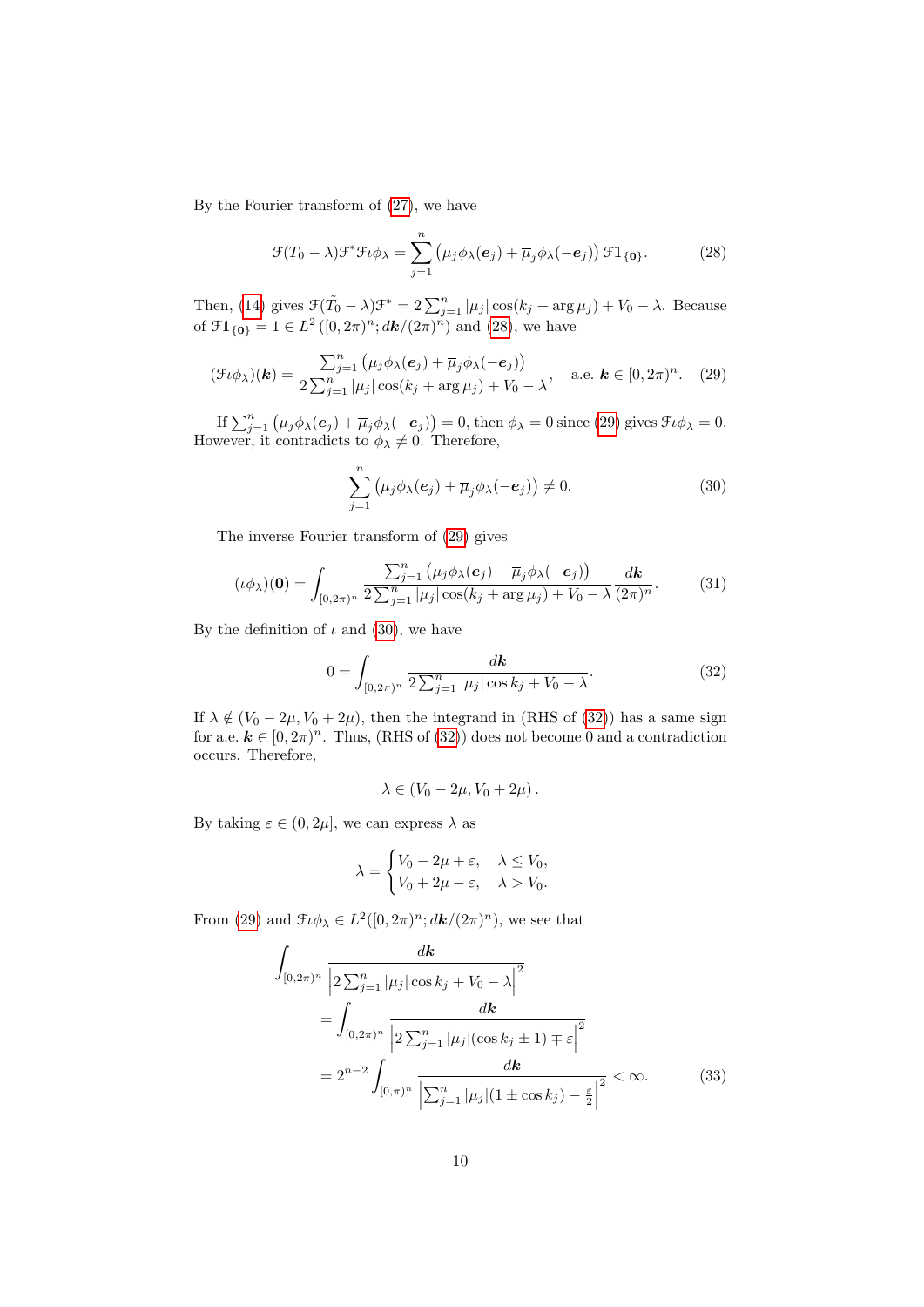Here, we rewrite  $\mu_j$  with  $\mu_j \neq 0$  as  $\nu_1, ..., \nu_l$   $(1 \leq l \leq n)$ , i.e.,  $\{\mu_j \mid j \in$  $\{1, ..., n\}, \mu_j \neq 0\} = {\nu_1, ..., \nu_l}.$  We should remark that  ${\mu_j \mid j \in \{1, ..., n\}, \mu_j \neq 0\}}$  $0\} \neq \emptyset$ , because  $\mu \neq 0$ . It follows from [\(33\)](#page-9-4) that

<span id="page-10-0"></span>
$$
\int_{[0,\pi)^l} \frac{dk_1 \cdots dk_l}{\left| \sum_{j=1}^l |\nu_j| (1 \pm \cos k_j) - \frac{\varepsilon}{2} \right|^2} < \infty. \tag{34}
$$

Following an argument in [\[7\]](#page-17-7), the left-hand side of [\(34\)](#page-10-0) diverges, which contradicts the first assumption  $\sigma_p(T) \neq \emptyset$ . Details of the argument is assigned to Appendix [A.2.](#page-16-0)

#### 5 The birth eigenspace

In this section, we aim to prove the following Theorem [5.1.](#page-10-1) Recall that the birth eigenspace is defined by  $\mathcal{B}_{\pm} = \ker d \cap \ker(S \pm 1)$  and its dimension is  $M_{\pm} = \dim \mathcal{B}_{\pm}$ . Let  $U^{(0)} = SC^{(0)}$  be the evolution operator of a homogeneous QW with a coin  $C^{(0)} = \bigoplus_{x \in \mathbb{Z}^n} (2|\Phi\rangle\langle\Phi| - 1)$ . We put  $\mathcal{B}_{\pm}^{(0)}$  as the counterpart of  $\mathcal{B}_+$ .

<span id="page-10-1"></span>**Theorem 5.1.** If there exists  $j \in \{1, ..., n\}$  satisfying  $\Phi_{j,1}\Phi_{j,2} = 0$  or  $|q_j\Phi_{j,1}| \neq$  $|(p_j \pm 1)\Phi_{j,2}|$ , then  $\mathcal{B}_{\pm}^{(0)} \subsetneq \mathcal{B}_{\pm}$  and

(1) 
$$
n = 1
$$
 case :  $M_{\pm} = 1$ ,  
(2)  $n \ge 2$  case :  $M_{\pm} = \infty$ .

<span id="page-10-3"></span>**Theorem 5.2.** Let  $n = 1$  and suppose  $\Phi_{1,1}\Phi_{1,2} \neq 0$  and  $|q_1\Phi_{1,1}| = |(p_1 \pm 1)\Phi_{1,2}|$ , then  $M_{\pm} = 0$ .

**Remark 5.3.** For  $n \geq 2$  case, Lemma [5.5](#page-11-0) ensures  $M_{\pm} = \infty$  even if  $j \in$  $\{1,\ldots,n\}$  satisfying  $\Phi_{j,1}\Phi_{j,2}=0$  or  $|q_j\Phi_{j,1}|\neq |(p_j\pm 1)\Phi_{j,2}|$  does not exist. However, it is not certain whether  $\mathcal{B}_{\pm}^{(0)} \subsetneq \mathcal{B}_{\pm}$  holds.

Let  $\Psi \in \mathcal{B}_+$ , then

<span id="page-10-2"></span>
$$
\begin{pmatrix} S_1 \pm 1 & 0 \\ \vdots & \ddots & \vdots \\ 0 & S_n \pm 1 \\ \hline t_{\overline{\chi}_1} & \cdots & t_{\overline{\chi}_n} \end{pmatrix} \Psi = \begin{pmatrix} 0 \\ \vdots \\ 0 \\ \hline 0 \end{pmatrix} . \tag{35}
$$

For each  $j = 1, ..., n$ , we put an operator matrix  $Q_j$  on  $\ell^2(\mathbb{Z}^n; \mathbb{C}^2)$  as

$$
Q_j = \begin{pmatrix} 1 & 0 \\ -|q_j|^2 & 1 \end{pmatrix} \begin{pmatrix} 1 & 0 \\ 0 & q_j L_j \end{pmatrix} \begin{pmatrix} \frac{1}{p+1} & 0 \\ 0 & 1 \end{pmatrix}.
$$

Then,  $Q_i$  is a regular matrix satisfying

$$
Q_j(S_j \pm 1) = \begin{pmatrix} 1 & \frac{q_j}{p_j \pm 1} L_j \\ 0 & 0 \end{pmatrix}.
$$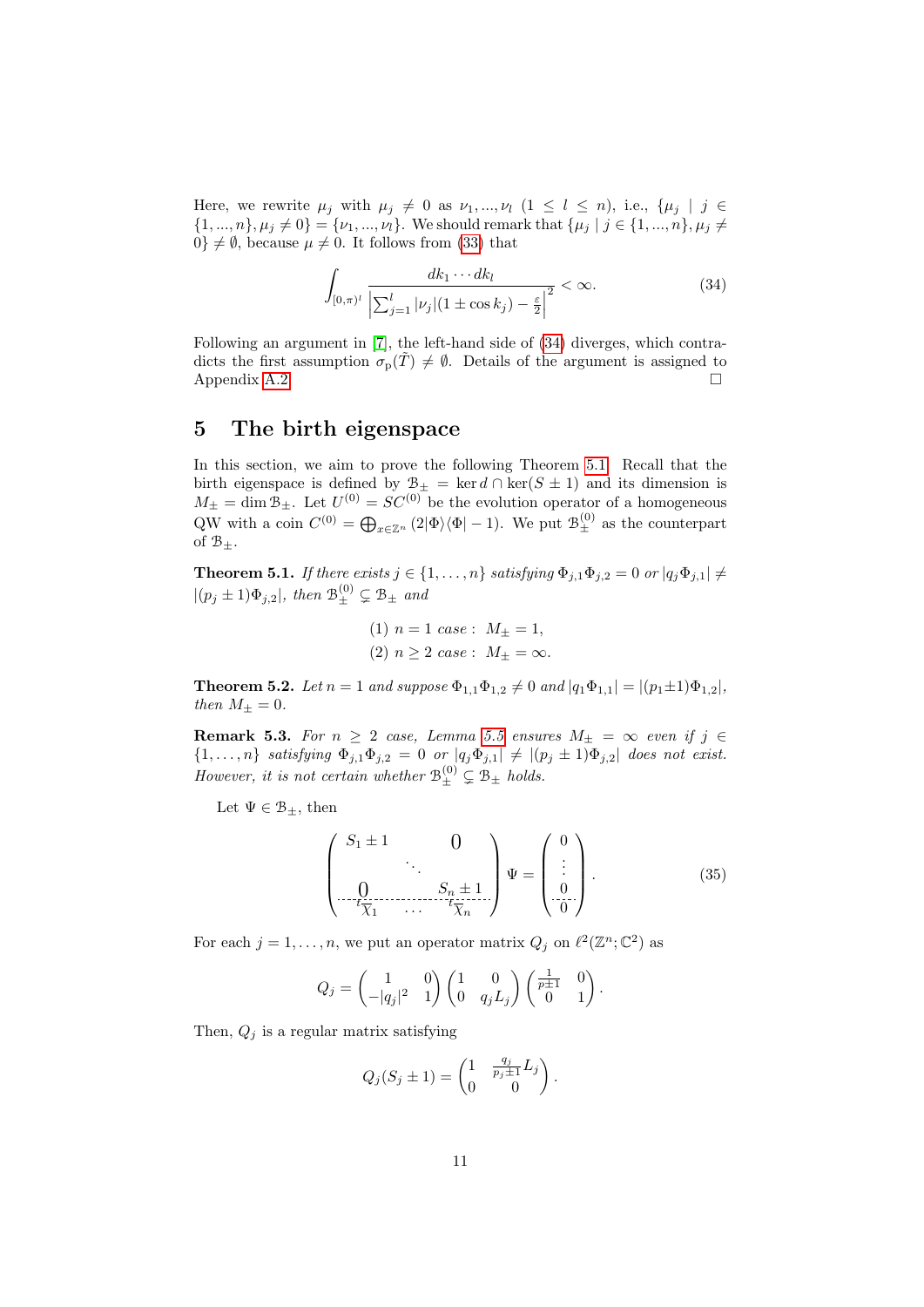We define an operator matrix  $W$  on  $H$  with

<span id="page-11-1"></span>
$$
W\begin{pmatrix} \Xi_{1,1} \\ \Xi_{1,2} \\ \vdots \\ \Xi_{n,1} \\ \Xi_{n,2} \end{pmatrix} = \begin{pmatrix} \Xi_{1,1} \\ \vdots \\ \Xi_{1,2} \\ \Xi_{1,2} \\ \vdots \\ \Xi_{n,2} \end{pmatrix}
$$

for any  $\Xi = {}^t(\Xi_{1,1}, \Xi_{1,2}, \ldots, \Xi_{n,1}, \Xi_{n,2}) \in \bigoplus_{i=1}^n \bigoplus_{j=1}^2 \ell^2(\mathbb{Z}^n) \simeq \mathfrak{H}$ , where  $\Xi_{i,j} \in$  $\ell^2(\mathbb{Z}^n)$   $(i = 1, 2, \ldots, n, j = 1, 2)$ . Multiplying through by a block diagonal matrix, [\(35\)](#page-10-2) becomes

$$
\left(\begin{array}{ccc} Q_1 & 0 \\ \vdots & \ddots & 0 \\ 0 & \ddots & Q_n & 1 \end{array}\right) \left(\begin{array}{ccc} S_1 \pm 1 & 0 \\ \vdots & \ddots & \vdots \\ \vdots & \ddots & \ddots & \vdots \\ \hline t_{\overline{\chi}_1} & \ddots & \ddots & t_{\overline{\chi}_n} \end{array}\right) W^{-1} W \Psi = \left(\begin{array}{c} 0 \\ \vdots \\ 0 \\ 0 \end{array}\right). \tag{36}
$$

Calculating [\(36\)](#page-11-1) gives  $\Psi^{(1)} = -L_{B,\pm} \Psi^{(2)}$  and  $\Psi^{(2)} \in \text{ker } Z_{\pm}$ . Here, notations above are defined as follows:

$$
\Psi^{(1)} = \begin{pmatrix} \Psi_{1,1} \\ \vdots \\ \Psi_{n,1} \end{pmatrix}, \Psi^{(2)} = \begin{pmatrix} \Psi_{1,2} \\ \vdots \\ \Psi_{n,2} \end{pmatrix}, L_{B,\pm} = \begin{pmatrix} \frac{q_1}{p_1 \pm 1} L_1 & 0 \\ 0 & \ddots \\ 0 & \frac{q_n}{p_n \pm 1} L_n \end{pmatrix},
$$
  

$$
Z_{\pm} = \begin{pmatrix} -q_1 \\ \frac{q_1}{p_1 \pm 1} \overline{\chi}_{1,1} L_1 + \overline{\chi}_{1,2}, \dots, \frac{-q_n}{p_n \pm 1} \overline{\chi}_{n,1} L_n + \overline{\chi}_{n,2} \end{pmatrix},
$$

where  $L_{B,\pm}: \ell^2(\mathbb{Z}^n;\mathbb{C}^n) \to \ell^2(\mathbb{Z}^n;\mathbb{C}^n)$  and  $Z_{\pm}: \ell^2(\mathbb{Z}^n;\mathbb{C}^n) \to \tilde{\mathcal{K}}$  are operator matrices.

<span id="page-11-2"></span>**Lemma 5.4.** For  $\mathcal{B}_{\pm}$ , W,  $L_{B,\pm}$  and  $Z_{\pm}$  stated as above, the following holds.

$$
\mathcal{B}_{\pm} = \left\{ W^{-1} \begin{pmatrix} -L_{B,\pm} \Psi^{(2)} \\ \Psi^{(2)} \end{pmatrix} \in \mathcal{H} \mid \Psi^{(2)} \in \ker Z_{\pm} \right\}.
$$

We remark that Lemma [5.4](#page-11-2) can apply to  $\mathcal{B}_{\pm}^{(0)}$ , i.e.,

$$
\mathcal{B}_{\pm}^{(0)} = \left\{ W^{-1} \begin{pmatrix} -L_{B,\pm} \Psi^{(2)} \\ \Psi^{(2)} \end{pmatrix} \in \mathcal{H} \mid \Psi^{(2)} \in \ker Z_{\pm}^{(0)} \right\},\
$$

where  $Z_{\pm}^{(0)} = \left( \frac{-q_1}{p_1 \pm 1} \overline{\Phi}_{1,1} L_1 + \overline{\Phi}_{1,2}, \ldots, \frac{-q_n}{p_n \pm 1} \overline{\Phi}_{n,1} L_n + \overline{\Phi}_{n,2} \right)$ .

<span id="page-11-0"></span>**Lemma 5.5.** For  $\mathcal{B}_{\pm}$  and  $\mathcal{B}_{\pm}^{(0)}$  stated as above,  $\mathcal{B}_{\pm}^{(0)} \subset \mathcal{B}_{\pm}$  and

(1)  $n = 1$  case: dim  $\mathcal{B}_{\pm}^{(0)} = 0$ , (2)  $n \ge 2 \, case: \dim \mathcal{B}_{\pm}^{(0)} = \infty.$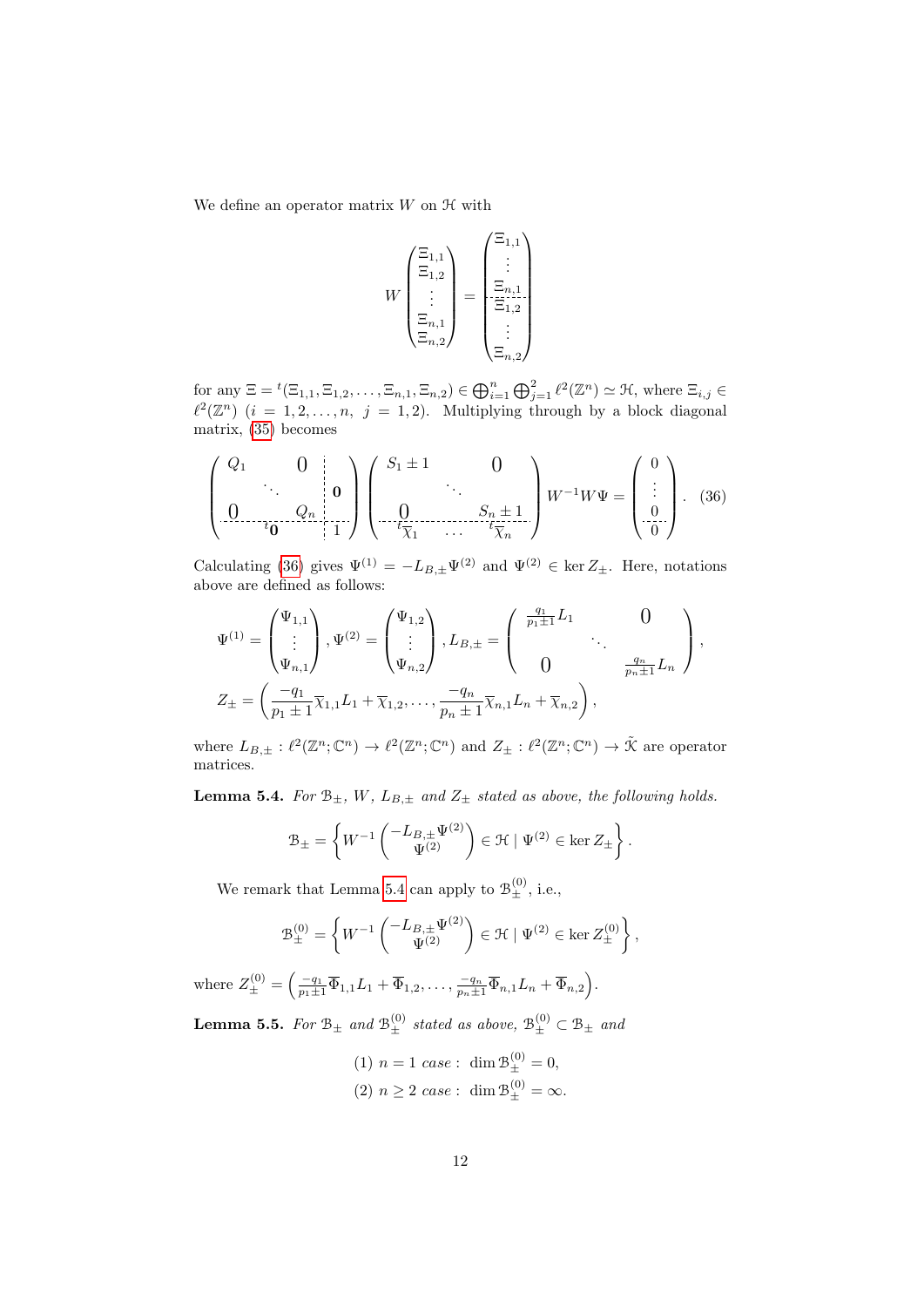*Proof.* Let  $\Psi = {}^t(\psi_1, \ldots, \psi_n) \in \ell^2(\mathbb{Z}^n; \mathbb{C}^n)$ , by definition of  $Z_{\pm}, \Psi \in \ker Z_{\pm}$ is equivalent to

$$
\sum_{j=1}^{n} \left( \frac{-q_j}{p_j \pm 1} \overline{\Phi}_{j,1} \psi_j(\boldsymbol{x} + \boldsymbol{e}_j) + \overline{\Phi}_{j,2} \psi_j(\boldsymbol{x}) \right) = 0, \quad \boldsymbol{x} \in \mathbb{Z}^n \setminus \{0\}. \tag{37}
$$

Similarly,  $\Psi \in \ker Z_{\pm}^{(0)}$  is equivalent to

<span id="page-12-2"></span><span id="page-12-0"></span>
$$
\sum_{j=1}^{n} \left( \frac{-q_j}{p_j \pm 1} \overline{\Phi}_{j,1} \psi_j(\boldsymbol{x} + \boldsymbol{e}_j) + \overline{\Phi}_{j,2} \psi_j(\boldsymbol{x}) \right) = 0, \quad \boldsymbol{x} \in \mathbb{Z}^n.
$$
 (38)

Thus, ker  $Z_{\pm}^{(0)} \subset \text{ker } Z_{\pm}$  and Lemma [5.4](#page-11-2) give  $\mathcal{B}_{\pm}^{(0)} \subset \mathcal{B}_{\pm}$ . Precise proof of (1) and (2) are assigned to the Appendix [A.2.](#page-16-0)  $\Box$ 

*Proof of Theorem [5.1.](#page-10-1)* Firstly, we prove  $\mathcal{B}_{\pm}^{(0)} \subsetneq \mathcal{B}_{\pm}$ . Lemma [5.4](#page-11-2) implies that there exists a one-to-one correspondence between  $B_{\pm}$  and ker  $Z_{\pm}$ . As already mentioned,  $\Psi = {}^t(\psi_1, \ldots, \psi_n) \in \ker Z_{\pm}$  is equivalent to [\(37\)](#page-12-0). We see that

$$
\frac{-q_j}{p_j \pm 1} \overline{\Phi}_{j,1} \psi_j(\boldsymbol{x} + \boldsymbol{e}_j) + \overline{\Phi}_{j,2} \psi_j(\boldsymbol{x}) = 0 \quad (j \in \{1, ..., n\}, \ \boldsymbol{x} \in \mathbb{Z}^n \setminus \{\boldsymbol{0}\}) \quad (39)
$$

is a sufficient condition for  $\Psi \in \ker Z_+$ . Here, we give a recipe to get an  $\Psi = {}^{t}(\psi_1,\ldots,\psi_n) \in \ker Z_{\pm}$  satisfying [\(39\)](#page-12-1). We consider four divided cases as follows:

(1)  $\Phi_{i,1} = \Phi_{i,2} = 0$ :

Any  $\psi_j \in \tilde{\mathcal{K}}$  holds [\(39\)](#page-12-1) obviously. We then take an arbitrary  $\psi_j \neq 0$ .

(2)  $\Phi_{j,1} = 0$  and  $\Phi_{j,2} \neq 0$ :

For any  $a_j \neq 0$ , we take  $\psi_j$  as

<span id="page-12-1"></span>
$$
\psi_j(\boldsymbol{x}) = \begin{cases} 0, & \boldsymbol{x} \in \mathbb{Z}^n \setminus \{\boldsymbol{0}\}, \\ a_j, & \boldsymbol{x} = \boldsymbol{0} \end{cases}.
$$

(3)  $\Phi_{i,1} \neq 0$  and  $\Phi_{i,2} = 0$ :

For any  $b_j \neq 0$ , we take  $\psi_j$  as

$$
\psi_j(\boldsymbol{x}) = \begin{cases} 0, & \boldsymbol{x} \in \mathbb{Z}^n \setminus \{e_j\}, \\ b_j, & \boldsymbol{x} = e_j \end{cases}.
$$

(4)  $\Phi_{j,1}\Phi_{j,2} \neq 0$ :

Put  $r_j = \frac{q_j}{n_i+1}$  $\overline{p_j\pm 1}$  $\Phi_{j,1}$  $\frac{\Psi_{j,1}}{\Phi_{j,2}} (\neq 0)$ , then [\(39\)](#page-12-1) be rewritten as

$$
\psi_j(\boldsymbol{x}) = r_j \psi_j(\boldsymbol{x} + \boldsymbol{e}_j) \quad (\boldsymbol{x} \in \mathbb{Z}^n \setminus \{\boldsymbol{0}\}). \tag{40}
$$

We consider three further divided cases.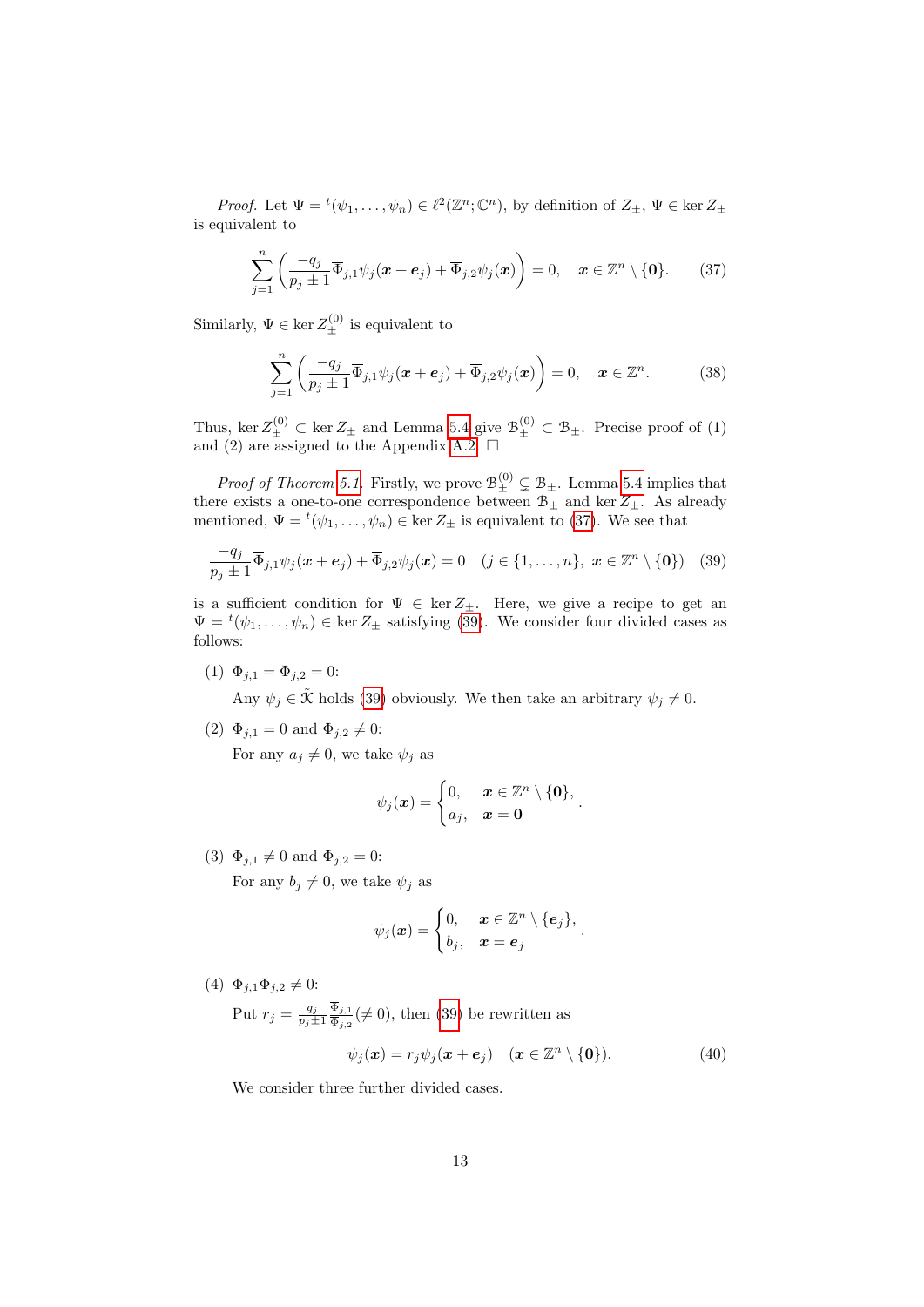(i)  $|r_j| < 1$ For any  $t_j \neq 0$ , we take

$$
\psi_j(\boldsymbol{x}) = \begin{cases} 0, & \boldsymbol{x} \in \mathbb{Z}^n \setminus \{c\mathbf{e}_j \mid c \in \mathbb{Z}_{\leq 0}\}, \\ r_j^{-c}t_j, & \boldsymbol{x} \in \{c\mathbf{e}_j \mid c \in \mathbb{Z}_{\leq 0}\}. \end{cases}
$$

(ii)  $|r_j| > 1$ : For any  $u_i \neq 0$ , we take

$$
\psi_j(\boldsymbol{x}) = \begin{cases} 0, & \boldsymbol{x} \in \mathbb{Z}^n \setminus \{c\boldsymbol{e}_j \mid c \in \mathbb{Z}_{>0}\}, \\ r_j^{-c+1}u_j, & \boldsymbol{x} \in \{c\boldsymbol{e}_j \mid c \in \mathbb{Z}_{>0}\}. \end{cases}
$$

(iii)  $|r_j| = 1$ We take  $\psi_j = 0$ .

Except for the case (iii) of (4),  $\tilde{\psi}_j \neq 0$ . We note that the assumption, the existence of  $j \in \{1, \ldots, n\}$  satisfying  $\Phi_{j,1} \Phi_{j,2} = 0$  or  $|q_j \Phi_{j,1}| \neq |(p_j \pm 1) \Phi_{j,2}|$ , ensures  $\Psi \in \text{ker } Z_{\pm} \setminus \{0\}$ . Recall that  $\Psi \in Z_{\pm}^{(0)}$  is equivalent to [\(38\)](#page-12-2). We see that  $\Psi$  which given by the above recipe does not hold [\(38\)](#page-12-2). Thus, Lemma [5.4](#page-11-2) concludes  $\mathcal{B}_{\pm}^{(0)} \subsetneq \mathcal{B}_{\pm}$ .

Secondly, for  $n = 1$  case, [\(39\)](#page-12-1) becomes sufficient and necessary condition for  $\Psi \in \text{ker } Z_{\pm}$ . We should remark that the cases (1) and (iii) of (4) do not appear, because  $\|\Phi\|_{\mathbb{C}^2}^2 = |\Phi_{1,1}|^2 + |\Phi_{1,2}|^2 = 1$  and the assumption ensures  $|r_1| \neq 1$ . Therefore, the recipe and [\(39\)](#page-12-1) show  $M_{\pm} = 1$ .

Finally, for  $n \geq 2$  case, Lemma [5.5](#page-11-0) suggests  $M_{\pm} = \dim \mathcal{B}_{\pm} = \infty$ . Thus, the proof is completed.

*Proof of Theorem [5.2.](#page-10-3)* Let  $\Psi = \psi_1 \in \ker Z_{\pm} \setminus \{0\}$ . Then, [\(37\)](#page-12-0) becomes

$$
\frac{-q_1}{p_1 \pm 1} \overline{\Phi}_{1,1} \psi_1(x+1) + \overline{\Phi}_{1,2} \psi_1(x) = 0, \quad x \in \mathbb{Z} \setminus \{0\}.
$$

Above equation gives

<span id="page-13-0"></span>
$$
|\psi_1(x+1)| = \left| \frac{(p_1 \pm 1)\overline{\Phi}_{1,2}}{q_1 \overline{\Phi}_{1,1}} \right| |\psi_1(x)|, \quad x \in \mathbb{Z} \setminus \{0\}. \tag{41}
$$

The assumption,  $\Phi_{1,1}\Phi_{1,2} \neq 0$  and  $|q_1\Phi_{1,1}| = |(p_1 \pm 1)\Phi_{1,2}|$ , and [\(41\)](#page-13-0) show that  $|\psi_1(x)|$  is a constant for  $x (> 0)$ . Thus,  $\Psi \notin \ell^2(\mathbb{Z}; \mathbb{C})$  and a contradiction occurs.  $\Box$ 

#### 6 Time-averaged limit measure

As an application of the main result, we consider the time-averaged limit measure with  $n = 1$  case. The time-averaged limit measure  $\nu_{\infty}$  is defined by

$$
\nu_{\infty}(x) = \lim_{T \to \infty} \frac{1}{T} \sum_{t=0}^{T-1} \|(U^t \Psi_0)(x)\|^2,
$$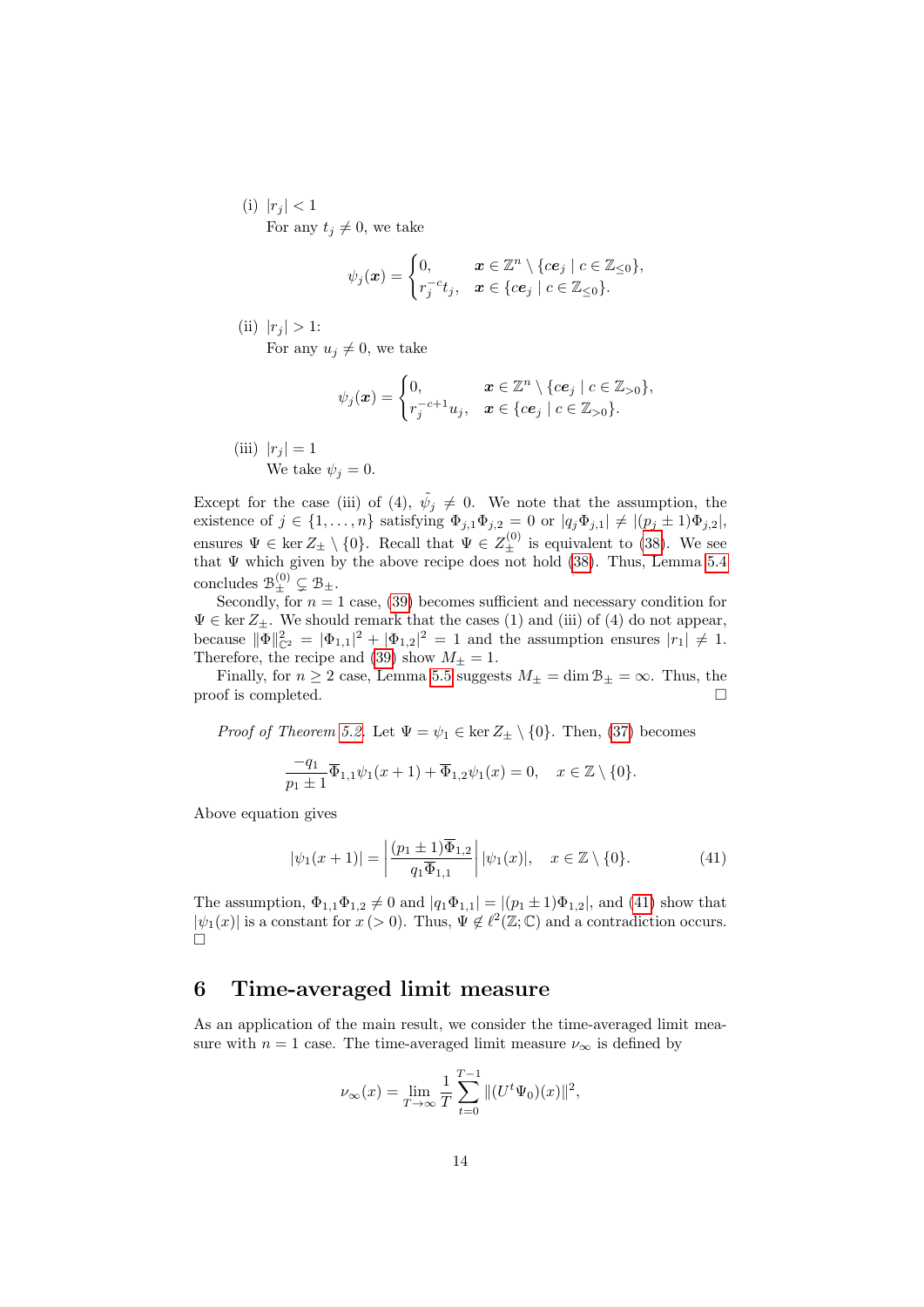where  $\|\Psi_0\| = 1$ .

It is well known that  $\nu_{\infty}$  can be expressed only by eigensystems of U. The-orem [2.1](#page-3-0) and Theorem [2.3](#page-3-1) show that U has only  $\pm 1$  eigenvalue and these multiplicity is less than 1. Then,  $\nu_{\infty}$  is expressed as follows:

$$
\nu_{\infty}(x) = |\langle \Psi_+, \Psi_0 \rangle|^2 \|\Psi_+(x)\|^2 + |\langle \Psi_-, \Psi_0 \rangle|^2 \|\Psi_-(x)\|^2, \tag{42}
$$

where  $\Psi_{\pm} \in \mathcal{B}_{\pm}$ . If  $|q_1 \Phi_{1,1}| = |(p_1 \pm 1)\Phi_{1,2}|$  holds  $(M_{\pm} = 0 \text{ case})$ , in which case we formally treat  $\Psi_{\pm} = 0$ . For  $|q_1 \Phi_{1,1}| \neq |(p_1 \pm 1)\Phi_{1,2}|$  case, we derive  $\Psi_{\pm}$  from Lemma [5.4](#page-11-2) and the recipe in the proof of Theorem [5.1.](#page-10-1) That is,

$$
\Psi_{\pm} = \begin{pmatrix} -L_{B,\pm}\psi \\ \psi \end{pmatrix}, \text{ i.e., } \Psi_{\pm}(x) = \begin{pmatrix} -\frac{q}{p\pm 1}\psi(x+1) \\ \psi(x) \end{pmatrix}, \tag{43}
$$

with  $\psi \in \ker Z_{\pm}$  given by the following recipe:

(1) 
$$
\Phi_1 = 0, \Phi_2 \neq 0
$$
:  
\n
$$
\psi(x) = \begin{cases}\n0 & (x \neq 0), \\
a & (x = 0).\n\end{cases}
$$
\n(2)  $\Phi_1 \neq 0, \Phi_2 = 0$ :  
\n
$$
\psi(x) = \begin{cases}\n0 & (x \neq 1), \\
b & (x = 1).\n\end{cases}
$$

(3) 
$$
\Phi_1 \Phi_2 \neq 0
$$
 and  $|r_{\pm}| < 1$ :  
\n
$$
\psi(x) = \begin{cases}\n0 & (x > 0), \\
r_{\pm}^{-x}t & (x \le 0).\n\end{cases}
$$
\n(4)  $\Phi_1 \Phi_2 \neq 0$  and  $|r_{\pm}| > 1$ :  
\n
$$
\psi(x) = \begin{cases}\n0 & (x \le 0), \\
r_{\pm}^{-x+1}u & (x > 0).\n\end{cases}
$$

where  $r_{\pm} = \frac{q}{p \pm 1} \frac{\Phi_1}{\overline{\Phi}_2}$  $\frac{\Phi_1}{\Phi_2}$ . In order to normalize  $\Psi_{\pm}$ , we take constants  $a, b, t$  and u as

$$
a^{-1} = b^{-1} = \sqrt{\left(1 + \left|\frac{q}{p \pm 1}\right|^2\right)},
$$
  

$$
t^{-1} = \sqrt{\left(1 + \left|\frac{q}{p \pm 1}\right|^2\right) \frac{(1 \pm p)|\Phi_2|^2}{-(1 \mp p)|\Phi_1|^2 + (1 \pm p)|\Phi_2|^2}},
$$
  

$$
u^{-1} = \sqrt{\left(1 + \left|\frac{q}{p \pm 1}\right|^2\right) \frac{(1 \mp p)|\Phi_1|^2}{(1 \mp p)|\Phi_1|^2 - (1 \pm p)|\Phi_2|^2}}.
$$

Then,  $\|\Psi_{\pm}(x)\|^2$  is calculated as follows:

(1) 
$$
\Phi_1 = 0, \Phi_2 \neq 0
$$
:   
 (2)  $\Phi_1 \neq 0, \Phi_2 = 0$ :

$$
\|\Psi_{\pm}(x)\|^2 = \begin{cases} 0 & (x \neq -1,0), \\ \frac{1 \mp p}{2} & (x = -1), \\ \frac{1 \pm p}{2} & (x = 0). \end{cases} \qquad \|\Psi_{\pm}(x)\|^2 = \begin{cases} 0 & (x \neq 0,1), \\ \frac{1 \mp p}{2} & (x = 0), \\ \frac{1 \pm p}{2} & (x = 1). \end{cases}
$$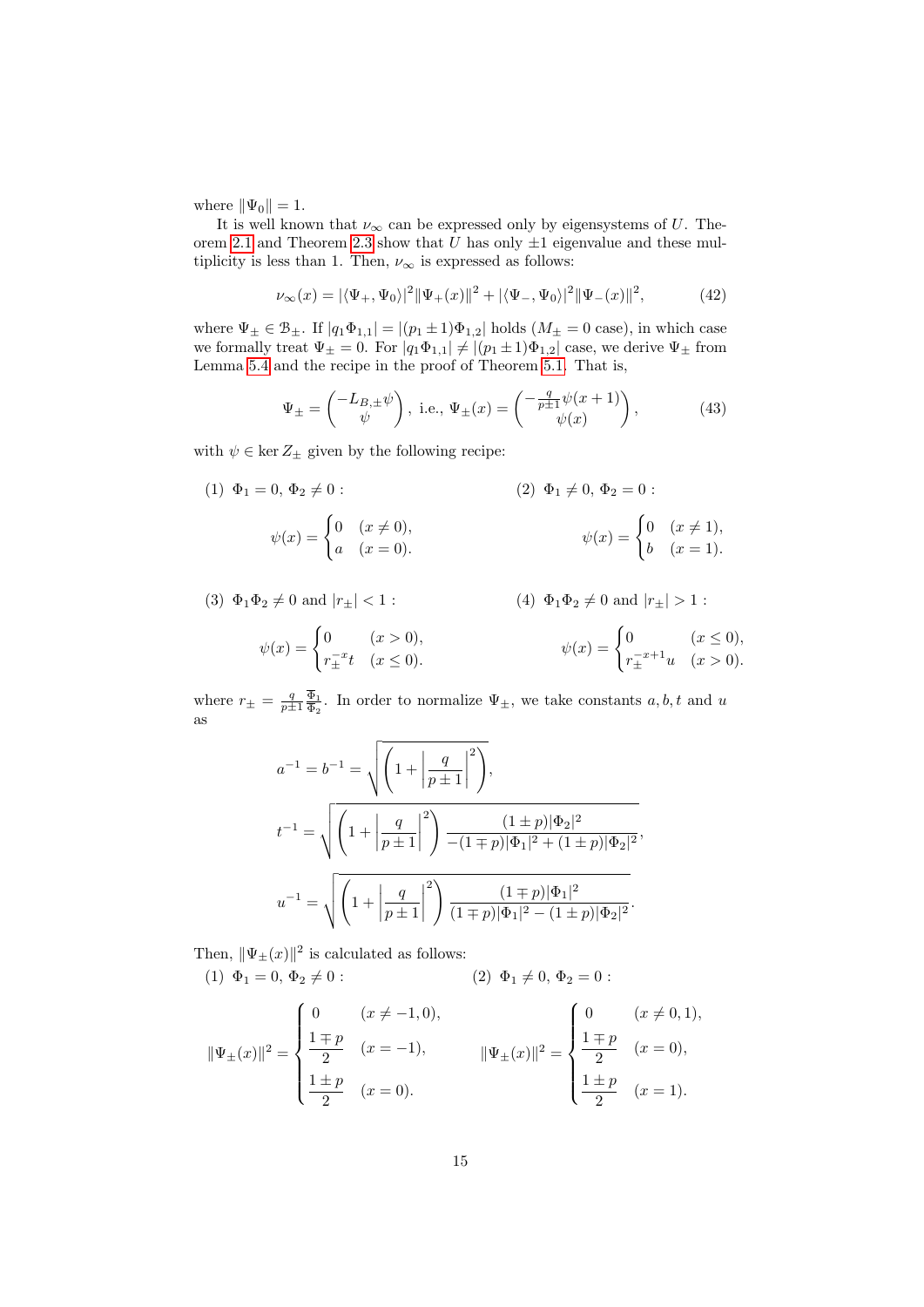(3)  $\Phi_1 \Phi_2 \neq 0$  and  $|r_{\pm}| < 1$ :

$$
\|\Psi_{\pm}(x)\|^2 = \begin{cases} 0 & (x > 0), \\ \frac{-|\Phi_1|^2 + |\Phi_2|^2 \pm p}{2|\Phi_1|^{2\delta(x)}|\Phi_2|^2} |r_{\pm}|^{-2x} & (x \le 0). \end{cases}
$$

(4)  $\Phi_1 \Phi_2 \neq 0$  and  $|r_{\pm}| > 1$ :

$$
\|\Psi_{\pm}(x)\|^2=\left\{\begin{aligned} &\frac{|\Phi_1|^2-|\Phi_2|^2\mp p}{2|\Phi_1|^2|\Phi_2|^{2\delta(x)}}|r_{\pm}|^{2x} & (x\geq 0),\\ & & 0 & (x<0). \end{aligned}\right.
$$

Here,  $\delta(x)$  is the delta function, i.e.,  $\delta(x) = 1$   $(x = 0)$  or  $= 0$   $(x \neq 0)$ .

# A Appendices

#### A.1 Supplement of the proof of Theorem [4.1](#page-5-0)

We change variables of (LHS of [\(34\)](#page-10-0)) as

$$
\begin{cases} u_j = |\nu_j| (1 \pm \cos k_j), & (j = 1, ..., l - 1). \\ u_l = \sum_{j=1}^l |\nu_j| (1 \pm \cos k_j) \end{cases}
$$

Then,

<span id="page-15-0"></span>
$$
\begin{cases}\nk_j = \arccos\left(\pm \left(\frac{u_j}{|\nu_j|} - 1\right)\right), & (j = 1, \dots, l - 1), \\
k_l = \arccos\left(\pm \left(\frac{u_l - \sum_{j=1}^{l-1} u_j}{|\nu_l|} - 1\right)\right).\n\end{cases}
$$

The Jacobian determinant is calculated as follows:

$$
\begin{aligned}\n&\left|\frac{\partial(k_1,...,k_l)}{\partial(u_1,...,u_l)}\right| \\
&= \begin{vmatrix}\n&\frac{\mp 1}{|\nu_1|\sqrt{1-(\frac{u_1}{|\nu_1|}-1)^2}} & 0 \\
&\ddots & \frac{\mp 1}{|\nu_{l-1}|\sqrt{1-(\frac{u_{l-1}}{|\nu_{l-1}|}-1)^2}} \\
& &\ast & 0\n\end{vmatrix} \\
&= \frac{\mp 1}{|\nu_l|\sqrt{1-(\frac{u_l-\sum_{j=1}^{l-1}u_j}{|\nu_l|}-1)^2}} \begin{vmatrix}\n&\frac{\mp 1}{|\nu_l|\sqrt{1-(\frac{u_l-\sum_{j=1}^{l-1}u_j}{|\nu_l|}-1)^2}}\n\end{vmatrix} \\
&= \frac{\mp 1}{|\nu_l|\sqrt{1-(\frac{u_l-\sum_{j=1}^{l-1}u_j}{|\nu_l|}-1)^2}} \begin{vmatrix}\n&\frac{\mp 1}{|\nu_l|\sqrt{1-(\frac{u_j}{|\nu_l|}-1)^2}} & (44)\n\end{vmatrix}\n\end{aligned}
$$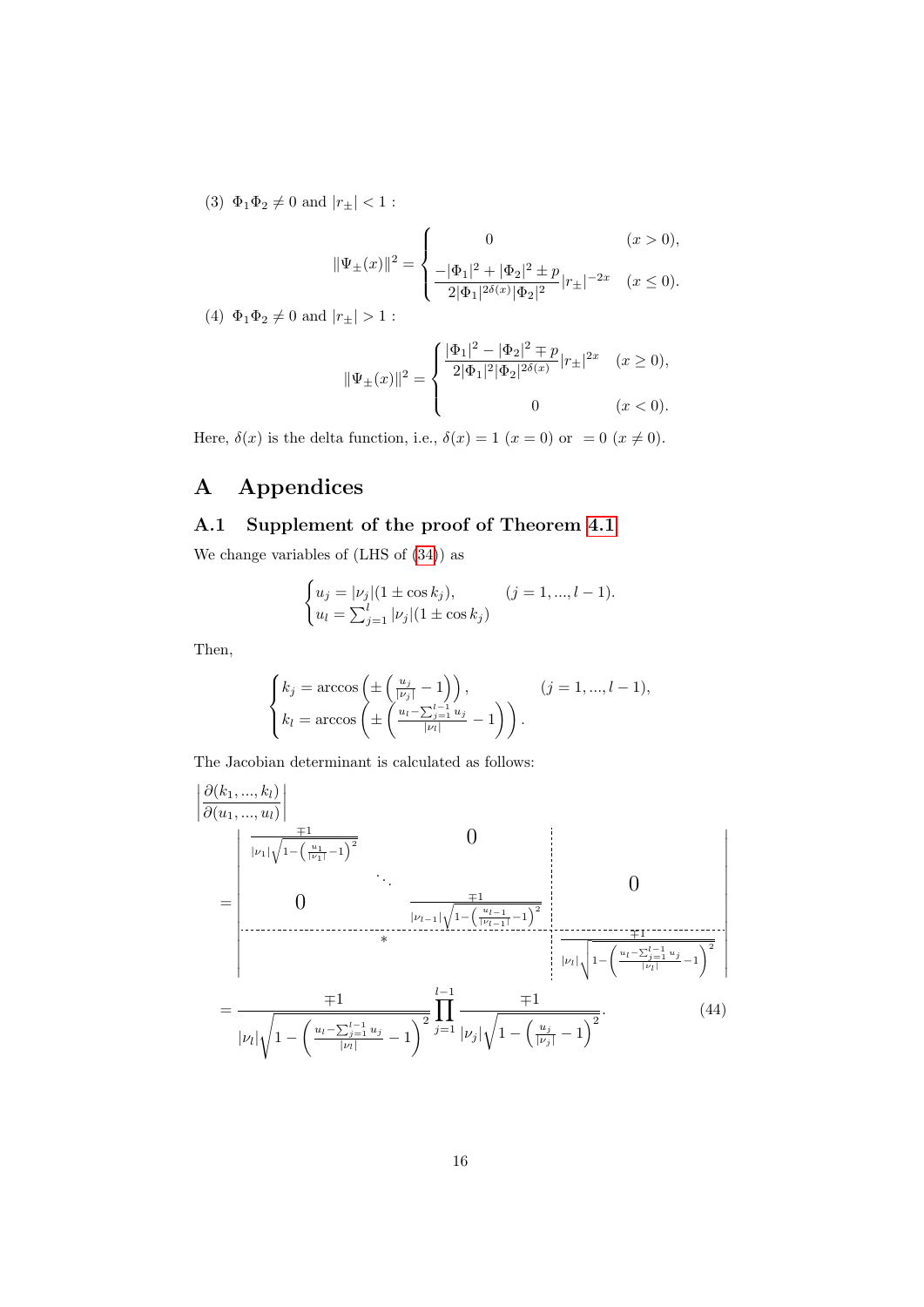Because  $|(\text{RHS of } (44))| \ge \prod_{j=1}^{l} \frac{1}{|\nu_j|}$  $|(\text{RHS of } (44))| \ge \prod_{j=1}^{l} \frac{1}{|\nu_j|}$  $|(\text{RHS of } (44))| \ge \prod_{j=1}^{l} \frac{1}{|\nu_j|}$ , the following inequality holds.

<span id="page-16-1"></span>(LHS of (34))  
\n
$$
\geq \prod_{j=1}^{l} \frac{1}{|\nu_j|} \int_{\prod_{j=1}^{l-1} [0,2|\nu_j|]} \left( \int_{ \left[ \sum_{j=1}^{l-1} u_j, \sum_{j=1}^{l-1} u_j + 2|\nu_l| \right] } \frac{1}{|u_l - \frac{\varepsilon}{2}|^2} du_l \right) du_{l-1} \cdots du_1.
$$
\n(45)

Because of  $\frac{\varepsilon}{2} \in (0, \sum_{j=1}^l |\nu_j|]$ , we can take a measurable set  $\Delta$  to evaluate  $(RHS of (45))$  $(RHS of (45))$  $(RHS of (45))$  as follows:

$$
\Delta \subset \prod_{j=1}^{l-1} [0, 2|\nu_j|], \exists \delta > 0 \text{ s.t. } |\Delta| > 0,\n\Delta \times \left(\frac{\varepsilon}{2} - \delta, \frac{\varepsilon}{2} + \delta\right) \n\subset \left\{ (u_1, ..., u_l) \mid (u_1, ..., u_{l-1}) \subset \prod_{j=1}^{l-1} [0, 2|\nu_j|], u_l \in \left[\sum_{j=1}^{l-1} u_j, \sum_{j=1}^{l-1} u_j + 2|\nu_l|\right] \right\},
$$

where  $|\Delta|$  means the Lebesque measure of  $\Delta$ . Hence, it follows that

(RHS of (45)) 
$$
\geq \prod_{j=1}^{l} \frac{1}{|\nu_j|} \int_{\Delta} \left( \int_{\left(\frac{\varepsilon}{2} - \delta, \frac{\varepsilon}{2} + \delta\right)} \frac{1}{|u_l - \frac{\varepsilon}{2}|^2} du_l \right) du_{l-1} \cdots du_1 = \infty.
$$

#### <span id="page-16-0"></span>A.2 Supplement of the proof of Lemma [5.5](#page-11-0)

Firstly we consider  $n = 1$  case. Then, [\(38\)](#page-12-2) is

<span id="page-16-4"></span><span id="page-16-3"></span><span id="page-16-2"></span>
$$
\frac{-q_1}{p_1 \pm 1} \overline{\Phi}_{1,1} \psi_1(x+1) + \overline{\Phi}_{1,2} \psi_1(x) = 0, \quad x \in \mathbb{Z}.
$$
 (46)

[\(46\)](#page-16-2) implies that  $\psi_1(x)$  diverges with  $x \to \infty$  or  $x \to -\infty$ , otherwise  $|\psi_1(x)|$ becomes constant. Remark that Lemma [\(5.4\)](#page-11-2) shows there exists a one-to-one correspondence between  $\mathcal{B}_{\pm}^{(0)}$  and ker  $Z_{\pm}^{(0)}$ . Thus, dim  $\mathcal{B}_{\pm}^{(0)} = 0$ .

Secondly, we consider  $n \geq 2$  case. We suppose  $\psi_j = 0$   $(j \geq 3)$ . Then, [\(38\)](#page-12-2) becomes

$$
\frac{-q_1}{p_1 \pm 1} \overline{\Phi}_{1,1} \psi_1(\boldsymbol{x} + \boldsymbol{e}_1) + \overline{\Phi}_{1,2} \psi_1(\boldsymbol{x}) + \frac{-q_2}{p_2 \pm 1} \overline{\Phi}_{2,1} \psi_2(\boldsymbol{x} + \boldsymbol{e}_2) + \overline{\Phi}_{2,2} \psi_2(\boldsymbol{x}) = 0, \quad \boldsymbol{x} \in \mathbb{Z}^n.
$$
\n(47)

Applying the Fourier transform  $\mathcal{F} : \ell^2(\mathbb{Z}^n;\mathbb{C}^n) \to L^2([0, 2\pi)^n; dk/(2\pi)^n)$  to  $(47)$ , we have

$$
\left(e^{-ik_1}\frac{-q_1}{p_1\pm 1}\overline{\Phi}_{1,1}+\overline{\Phi}_{1,2}\right)\left(\mathcal{F}\psi_1\right)(\mathbf{k})+\left(e^{-ik_2}\frac{-q_2}{p_2\pm 1}\overline{\Phi}_{2,1}+\overline{\Phi}_{2,2}\right)\left(\mathcal{F}\psi_2\right)(\mathbf{k})=0.
$$
\n(48)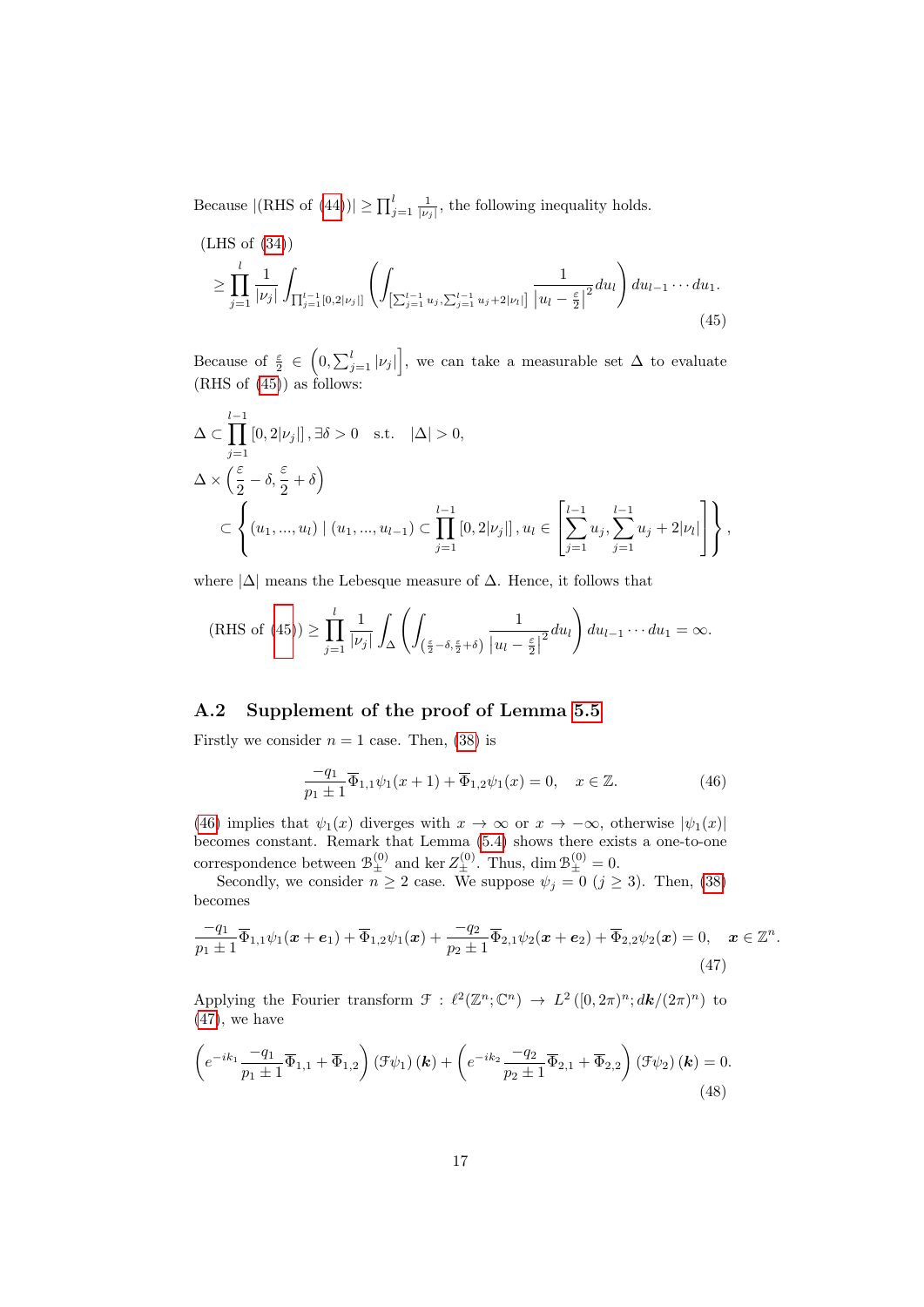To satisfy [\(48\)](#page-16-4), we take

$$
\begin{aligned} \left(\mathcal{F}\psi_1\right)(\boldsymbol{k}) &= -\left(e^{-ik_2}\frac{-q_2}{p_2\pm 1}\overline{\Phi}_{2,1} + \overline{\Phi}_{2,2}\right)e^{-i(ak_1+bk_2)},\\ \left(\mathcal{F}\psi_2\right)(\boldsymbol{k}) &= \left(e^{-ik_1}\frac{-q_1}{p_1\pm 1}\overline{\Phi}_{1,1} + \overline{\Phi}_{1,2}\right)e^{-i(ak_1+bk_2)}, \end{aligned}
$$

where a and b are arbitrary integers. Then, we get  $\Psi = {}^t(\psi_1, \psi_2, 0, \dots, 0) \in$  $\ker Z_{\pm}^{(0)}$  as follows:

$$
\psi_1(\mathbf{x}) = \begin{cases}\n\frac{q_2}{p_2 \pm 1} \overline{\Phi}_{2,1}, & \mathbf{x} = (a, b + 1, 0, \dots, 0), \\
-\overline{\Phi}_{2,2}, & \mathbf{x} = (a, b, 0, \dots, 0), \\
0, & otherwise.\n\end{cases}
$$
\n
$$
\psi_2(\mathbf{x}) = \begin{cases}\n\frac{q_1}{p_1 \pm 1} \overline{\Phi}_{1,1}, & \mathbf{x} = (a + 1, b, 0, \dots, 0), \\
\overline{\Phi}_{1,2}, & \mathbf{x} = (a, b, 0, \dots, 0), \\
0, & otherwise.\n\end{cases}
$$

Because we can take arbitrary  $a, b \in \mathbb{Z}$ , ker  $Z_{\pm}^{(0)}$  includes infinite elements which has finite support. Thus, we conclude dim  $\mathcal{B}_{\pm}^{(0)} = \infty$ .

#### References

- <span id="page-17-3"></span>[1] M. Bednarska, A. Grudka, P. Kurzyński, T. Luczak, and A. Wójcik, Quantum walks on cycles, Phys. Lett. A, 317, 21–25 (2003).
- <span id="page-17-5"></span>[2] M. J. Cantero, F. A. Grunbaum, L. Moral, and L. Velazquez, Onedimensional quantum walks with one defect, Rev. Mathematical Phys., 24, 1250002 (2012).
- <span id="page-17-6"></span>[3] T. Endo and N. Konno, The time-averaged limit measure of the Wojcik model, Quantum Inf. Comput., 15, 0105–0133 (2015).
- <span id="page-17-0"></span>[4] T. Fuda, D. Funakawa and A. Suzuki, Localization of a multi-dimensional quantum walk with one defect, Quantum Inf. Process., 16, 203–226 (2017).
- <span id="page-17-1"></span>[5] T. Fuda, D. Funakawa and A. Suzuki, Localization for a one-dimensional split-step quantum walk with bound states robust against perturbations, J. Math. Phys., 59, 082201 (2018).
- <span id="page-17-2"></span>[6] Yu. Higuchi, N. Konno, I. Sato, and E. Segawa, Spectral and asymptotic properties of Grover walks on crystal lattices, J. Funct. Anal., 267 4197- 4235 (2014).
- <span id="page-17-7"></span>[7] F. Hiroshima, I. Sasaki, T. Shirai, and A. Suzuki, Note on the spectrum of discrete Schrödinger operators, J. Math-for-Ind.,  $4, 105-108$  (2012).
- <span id="page-17-4"></span>[8] Y. Ide, N. Konno, E. Segawa, Time averaged distribution of a dicrete-time quantum walk on the path, Quantum Inf. Process., 11, 1207–1218 (2012).